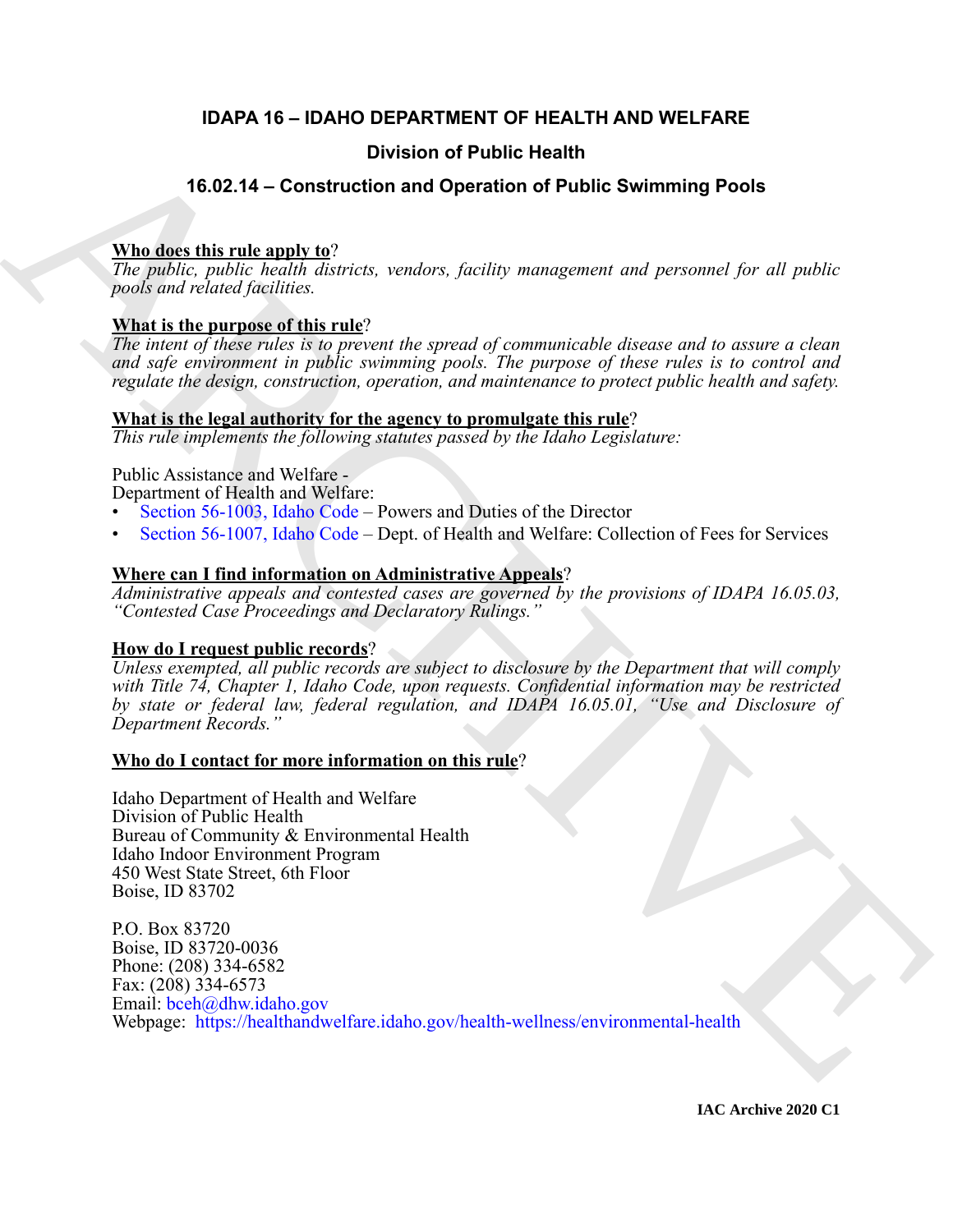# **Table of Contents**

# 16.02.14 - Construction and Operation of Public Swimming Pools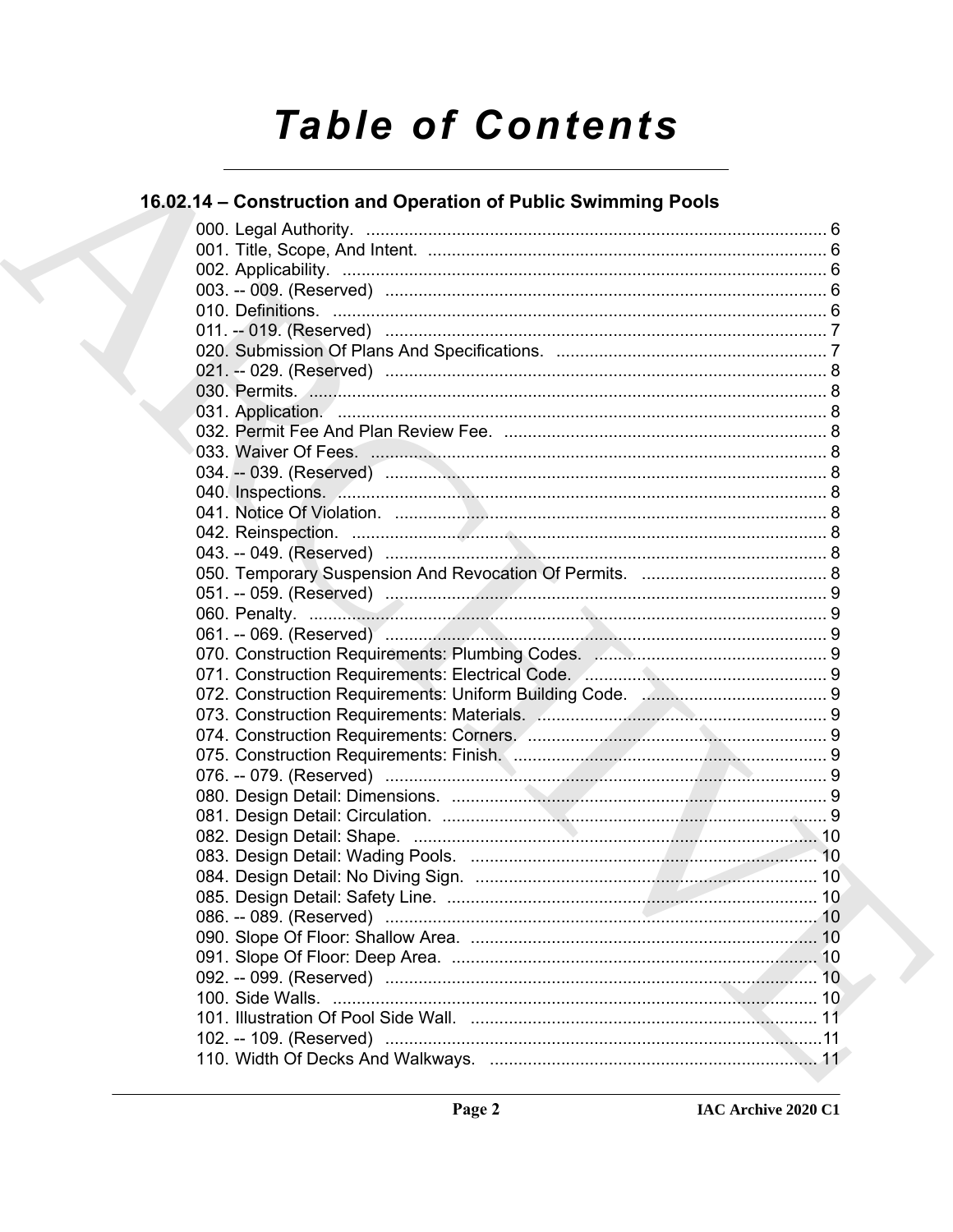# Table of Contents (cont'd)

|  | 150. Ventilation. 2008. 2009. 2009. 2009. 2010. 2010. 2010. 2010. 2010. 2010. 2010. 2010. 2010. 2010. 2010. 20 |  |
|--|----------------------------------------------------------------------------------------------------------------|--|
|  |                                                                                                                |  |
|  |                                                                                                                |  |
|  |                                                                                                                |  |
|  |                                                                                                                |  |
|  |                                                                                                                |  |
|  |                                                                                                                |  |
|  |                                                                                                                |  |
|  |                                                                                                                |  |
|  |                                                                                                                |  |
|  |                                                                                                                |  |
|  |                                                                                                                |  |
|  |                                                                                                                |  |
|  |                                                                                                                |  |
|  |                                                                                                                |  |
|  |                                                                                                                |  |
|  |                                                                                                                |  |
|  |                                                                                                                |  |
|  |                                                                                                                |  |
|  |                                                                                                                |  |
|  |                                                                                                                |  |
|  |                                                                                                                |  |
|  |                                                                                                                |  |
|  |                                                                                                                |  |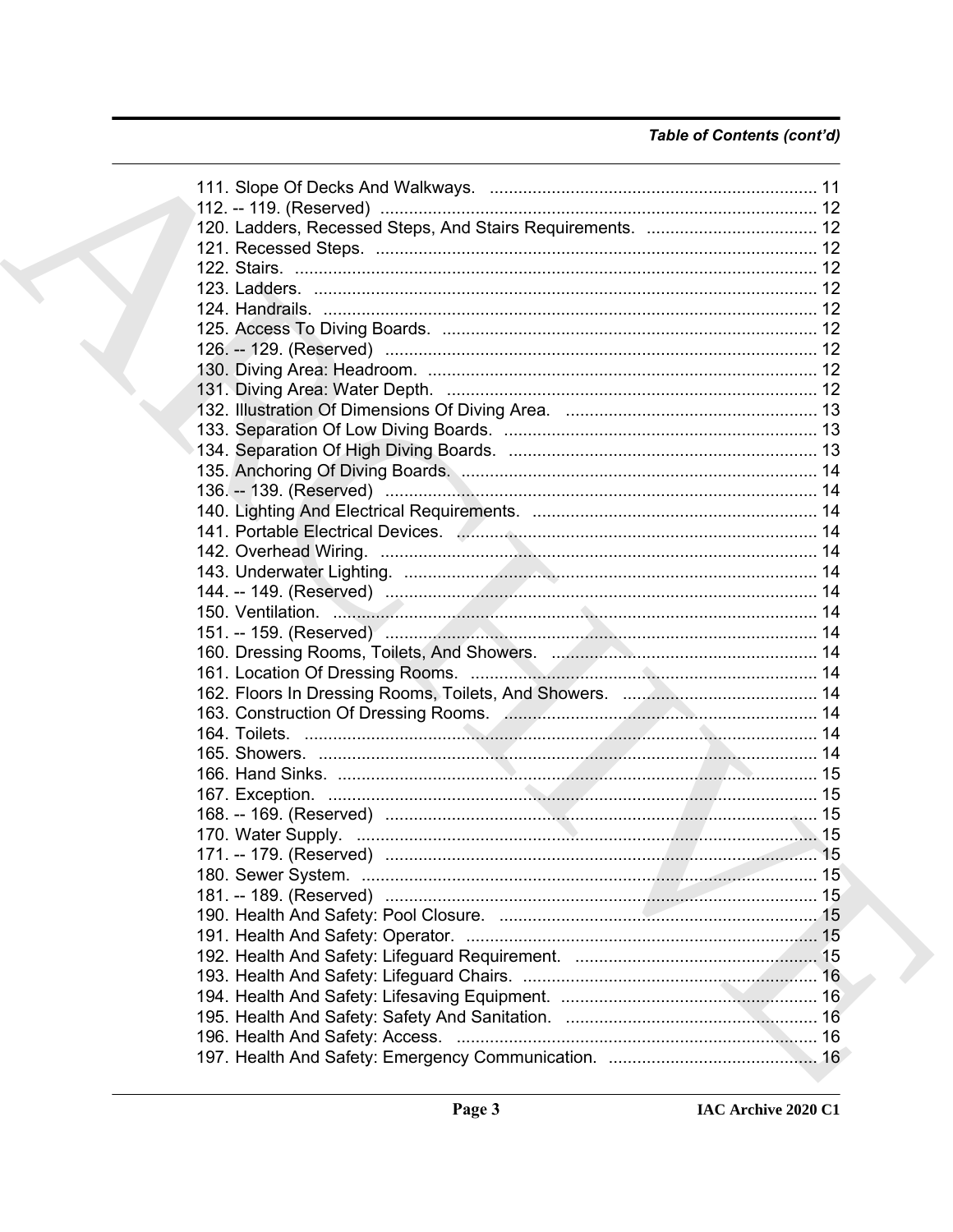# Table of Contents (cont'd)

| 199. (Reserved) …………………………………………………………………………………… 17                  |  |
|----------------------------------------------------------------------|--|
|                                                                      |  |
|                                                                      |  |
|                                                                      |  |
|                                                                      |  |
|                                                                      |  |
|                                                                      |  |
|                                                                      |  |
|                                                                      |  |
|                                                                      |  |
|                                                                      |  |
|                                                                      |  |
|                                                                      |  |
|                                                                      |  |
|                                                                      |  |
|                                                                      |  |
|                                                                      |  |
|                                                                      |  |
|                                                                      |  |
|                                                                      |  |
|                                                                      |  |
|                                                                      |  |
|                                                                      |  |
| 240. Disinfectant And Chemical Feeders. Manuscription Manuscritt, 19 |  |
|                                                                      |  |
|                                                                      |  |
|                                                                      |  |
|                                                                      |  |
|                                                                      |  |
|                                                                      |  |
|                                                                      |  |
|                                                                      |  |
|                                                                      |  |
|                                                                      |  |
|                                                                      |  |
|                                                                      |  |
|                                                                      |  |
|                                                                      |  |
|                                                                      |  |
|                                                                      |  |
|                                                                      |  |
|                                                                      |  |
|                                                                      |  |
|                                                                      |  |
|                                                                      |  |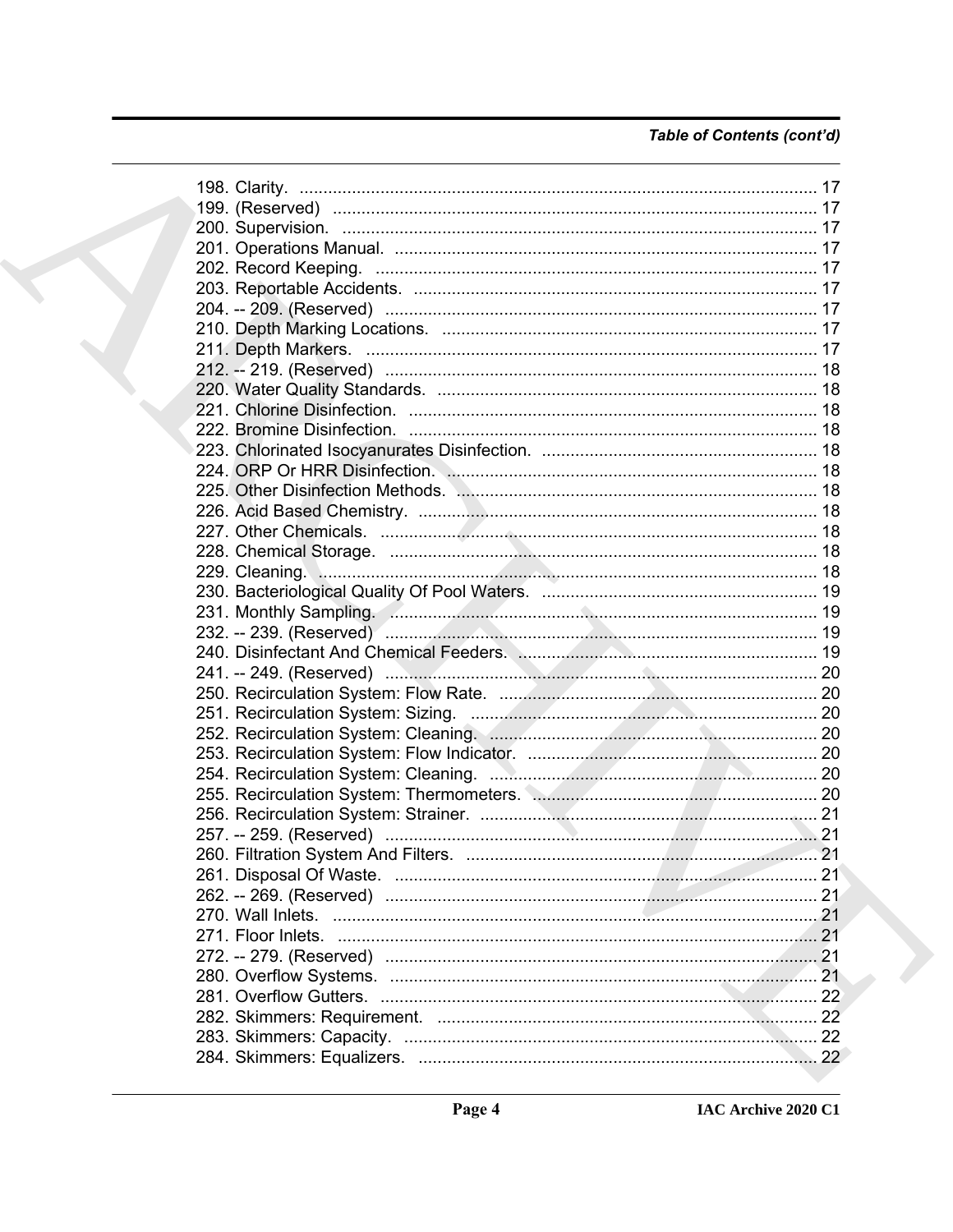# Table of Contents (cont'd)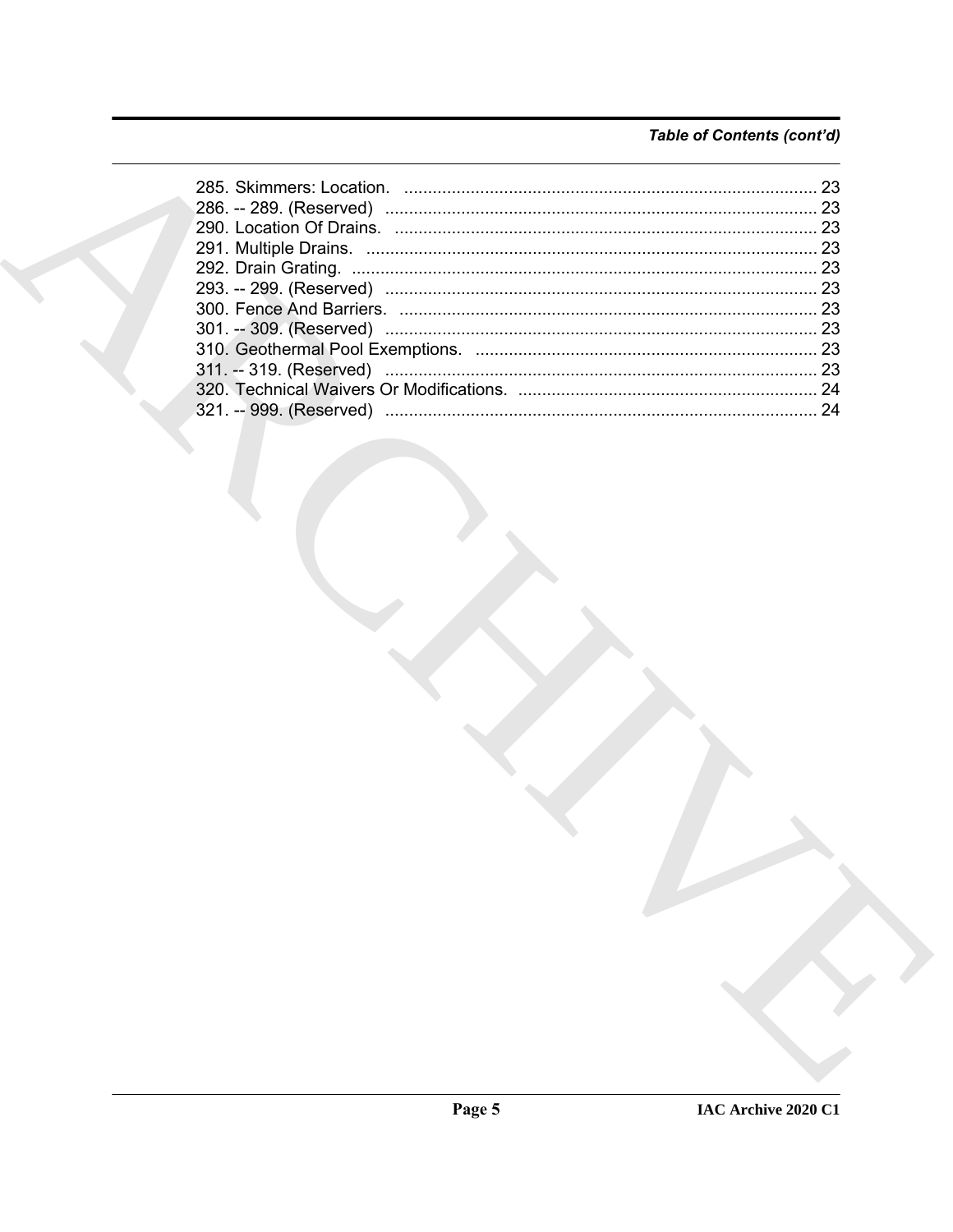#### <span id="page-5-20"></span>**16.02.14 – CONSTRUCTION AND OPERATION OF PUBLIC SWIMMING POOLS**

#### <span id="page-5-1"></span><span id="page-5-0"></span>**000. LEGAL AUTHORITY.**

#### <span id="page-5-21"></span><span id="page-5-2"></span>**001. TITLE, SCOPE, AND INTENT.**

#### <span id="page-5-6"></span><span id="page-5-3"></span>**002. APPLICABILITY.**

#### <span id="page-5-4"></span>**003. -- 009. (RESERVED)**

#### <span id="page-5-8"></span><span id="page-5-7"></span><span id="page-5-5"></span>**010. DEFINITIONS.**

|                                  | Sections 56-1003 and 56-1007, Idaho Code, grant authority to the Director of the Department of Health and Welfare,<br>to enforce minimum standards of health, safety and sanitation and to establish reasonable fees for services for all<br>public swimming pools within the state of Idaho.                                                                                         | $(3-20-20)T$                                                                                                                                                                                                                 |
|----------------------------------|---------------------------------------------------------------------------------------------------------------------------------------------------------------------------------------------------------------------------------------------------------------------------------------------------------------------------------------------------------------------------------------|------------------------------------------------------------------------------------------------------------------------------------------------------------------------------------------------------------------------------|
| 001.                             | TITLE, SCOPE, AND INTENT.                                                                                                                                                                                                                                                                                                                                                             |                                                                                                                                                                                                                              |
| 01.<br>Pools."                   | Title. These rules are titled IDAPA 16.02.14, "Construction and Operation of Public Swimming                                                                                                                                                                                                                                                                                          | $(3-20-20)T$<br>$(3-20-20)T$<br>$(3-20-20)T$<br>$(3-20-20)T$<br>$(3-20-20)T$<br>$(3-20-20)T$<br>$(3-20-20)T$<br>$(3-20-20)T$<br>$(3-20-20)T$<br>$(3-20-20)T$<br>$(3-20-20)T$<br>$(3-20-20)T$<br>$(3-20-20)T$<br>$(3-20-20)T$ |
| 02.                              | Scope. The provisions of these rules apply to all public swimming pools and related facilities. The<br>purpose of these rules is to control and regulate the design, construction, operation, and maintenance of public pools<br>to protect public health and safety.                                                                                                                 |                                                                                                                                                                                                                              |
| 03.<br>in public swimming pools. | Intent. To prevent the spread of communicable disease and to assure a clean and safe environment                                                                                                                                                                                                                                                                                      |                                                                                                                                                                                                                              |
| 002.<br>public swimming pools.   | <b>APPLICABILITY.</b><br>All public swimming pools, as defined, must be constructed and operated in conformance with these rules. Public<br>swimming pools constructed prior to 1982 that can meet the requirement of Sections 190 through 198 and Sections<br>230 and 231 of these rules are not be required to meet the structural aspects of these rules. These rules apply to all |                                                                                                                                                                                                                              |
| $003. - 009.$                    | (RESERVED)                                                                                                                                                                                                                                                                                                                                                                            |                                                                                                                                                                                                                              |
| 010.                             | DEFINITIONS.<br>For the purpose of these rules, the following words and phrases are used, as defined below:                                                                                                                                                                                                                                                                           |                                                                                                                                                                                                                              |
| 01.                              | <b>Bather.</b> A person who becomes partially or totally immersed in water in a pool.                                                                                                                                                                                                                                                                                                 |                                                                                                                                                                                                                              |
| 02.                              | Board. Idaho Board of Health and Welfare.                                                                                                                                                                                                                                                                                                                                             |                                                                                                                                                                                                                              |
| 03.                              | Break in Grade. Where the slope of the bottom of pool exceeds a uniform slope greater than one<br>$(1)$ foot in twelve $(12)$ feet horizontally.                                                                                                                                                                                                                                      |                                                                                                                                                                                                                              |
| 04.                              | Department. Idaho Department of Health and Welfare.                                                                                                                                                                                                                                                                                                                                   |                                                                                                                                                                                                                              |
| 05.                              | Director. Director of the Idaho Department of Health and Welfare.                                                                                                                                                                                                                                                                                                                     |                                                                                                                                                                                                                              |
| 06.                              | Director's Designee. The seven Public Health Districts.                                                                                                                                                                                                                                                                                                                               |                                                                                                                                                                                                                              |
| 07.<br>the earth.                | Geothermal Water. Water derived from and heated exclusively from the natural heat energy from                                                                                                                                                                                                                                                                                         |                                                                                                                                                                                                                              |
| 08.                              | Geothermal Pool. A flow-through public pool, which uses water solely derived from and heated<br>exclusively by the natural heat energy from the earth.                                                                                                                                                                                                                                |                                                                                                                                                                                                                              |
| 09.                              | Flow-Through Pool. A pool fed by a continuous supply of acceptable water that causes an equal<br>volume of water to overflow to waste.                                                                                                                                                                                                                                                |                                                                                                                                                                                                                              |
| 10.                              | Lifeguard. A person who holds a current lifeguard training certificate and basic life support<br>cardiopulmonary resuscitation (CPR) certificate from the American Red Cross, YMCA, Ellis & Associates, or any<br>other equivalent certifying agency approved by the Director's Designee.                                                                                             | $(3-20-20)T$                                                                                                                                                                                                                 |
| 11.<br>enclosure.                | Lifeguard Chair. An elevated stand erected for use by a lifeguard while superintending the safety<br>of bathers in a pool. The height and location must afford the user an unobstructed view of all bathers within the pool                                                                                                                                                           | $(3-20-20)T$                                                                                                                                                                                                                 |
| 12.                              | <b>Operator</b> . An individual eighteen (18) years of age or older, who is familiar with the operation of<br>the pool and is responsible for the health and safety of the public using the pool and for operating the pool in<br>compliance with these rules. The operator must have an approved certification of competency from a Certified Pool                                   |                                                                                                                                                                                                                              |
|                                  |                                                                                                                                                                                                                                                                                                                                                                                       |                                                                                                                                                                                                                              |

<span id="page-5-19"></span><span id="page-5-18"></span><span id="page-5-17"></span><span id="page-5-16"></span><span id="page-5-15"></span><span id="page-5-14"></span><span id="page-5-13"></span><span id="page-5-12"></span><span id="page-5-11"></span><span id="page-5-10"></span><span id="page-5-9"></span>

| <b>Department.</b> Idaho Department of Health and Welfare.<br>-04. | $(3-20-20)T$ |
|--------------------------------------------------------------------|--------------|
|--------------------------------------------------------------------|--------------|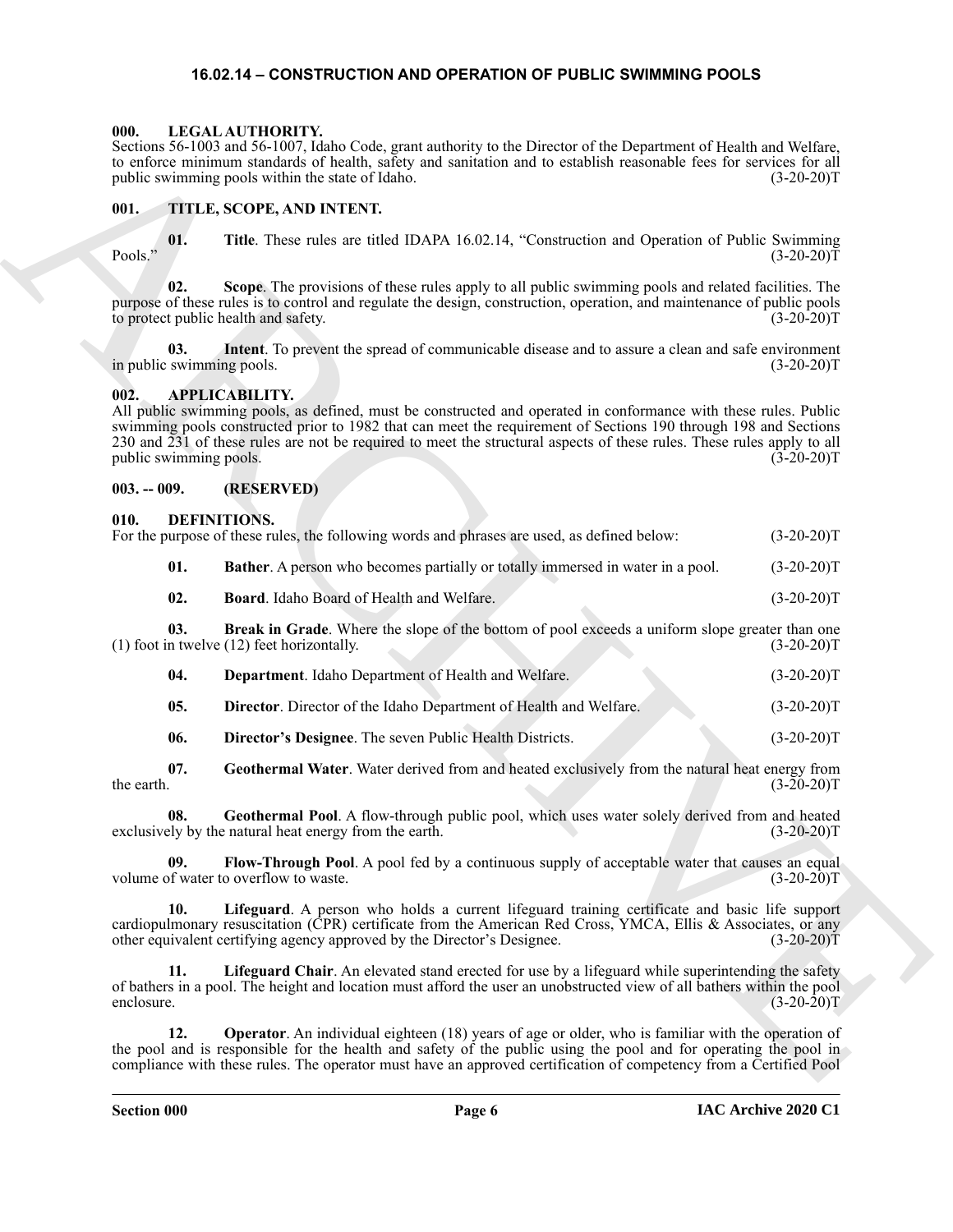Operator (CPO), National Swimming Pool Foundation Certification; an Aquatic Facility Operator (AFO), National Recreation and Parks Association Certification; a National Swimming Pool Institute (NSPI Tech 1), National Spa and Pool Institute Certification Program, District Health Department Certification, or other certification programs approved by the Director designee. The operator must also have a basic life support cardiopulmonary resuscitation (CPR) certificate and current first aid certification as stated in Subsection 010.10 of these rules. (3-20-20)T

<span id="page-6-2"></span>**13. Person**. A person, firm, partnership, association, corporation, company, governmental agency, club ization of any kind. (3-20-20) or organization of any kind.

<span id="page-6-3"></span>**14. Pool**. An artificial structure containing water and its related elements used or intended to be used ming, diving, or recreation. (3-20-20) for swimming, diving, or recreation.

<span id="page-6-4"></span>**15. Private Pool**. Any pool constructed in connection with or appurtenant to single-family dwellings or condominiums used solely by the persons maintaining their residence within such dwellings and the guests of such persons.  $(3-20-20)T$ 

<span id="page-6-5"></span>**16. Public Swimming Pool**. Herein referred to as public pool. A pool, and its related elements, that contains water more than two (2) feet deep, is used or intended to be used for swimming, diving, or recreational bathing, and is for the use of any segment of the public under a general invitation but not an invitation to a specific occasion or occasions. (3-20-20) occasion or occasions.

<span id="page-6-6"></span>**17. Remodel**. To replace all or part of any structure, circulation system, or related element of a pool facility, or to modify to the extent its design, configuration, or operating characteristics differ from those of the original. The term does not include normal maintenance, repair, or replacement of equipment or similar equipment that has previously been approved. Only that which is being remodeled needs to meet current specifications.

 $(3-20-20)T$ 

<span id="page-6-7"></span>**18. Spa**. An artificial structure containing water no more than four (4) feet deep and a recirculation system primarily designed for relaxation or therapeutic use where the user is sitting, reclining, or at rest. (3-20-20)T

<span id="page-6-8"></span>**19. Special-Use Pool**. A pool used exclusively for rehabilitating, curing, or treating a disease or disorder. This term also includes geothermal flow-through pools used exclusively for relaxation or therapeutic use where the user is sitting, reclining, or at rest. (3-20-20)T

<span id="page-6-9"></span>**20. Wading Pool**. A public pool with water less than two (2) feet deep used mainly by non-swimming children and those supervising the children. (3-20-20)T

#### <span id="page-6-0"></span>**011. -- 019. (RESERVED)**

#### <span id="page-6-12"></span><span id="page-6-10"></span><span id="page-6-1"></span>**020. SUBMISSION OF PLANS AND SPECIFICATIONS.**

**Strainer of Hostin and Wolfers** Construction Constrainer Constrainer Constrainer (Section 2002)<br>
Cynemic Section 2003). Newton Section 2003 (Section 2003). The specific of the specific of the specific of the specific of **01. Plans**. No person may construct or remodel any public pool until plans, specifications, and a plan review fee have been submitted, and the Director's designee has issued a letter of acceptance. Plans and specifications must be prepared by an architect or engineer licensed to practice in the state of Idaho. The architect or engineering plans, specifications and reports, must contain information sufficient to demonstrate the proposed pool is<br>in compliance with these rules and certify the same. (3-20-20) in compliance with these rules and certify the same.

<span id="page-6-11"></span>**Construction Compliance Certificate**. The operator must submit, prior to public use of new uction compliance certificate to the Director's designee. This certificate must: (3-20-20)T facilities, a construction compliance certificate to the Director's designee. This certificate must:

**a.** Be prepared and signed by a professional engineer or architect licensed to practice in the state of  $\text{Idaho}$ ; and  $(3-20-20)$ T

**b.** Include a statement that the pool and the related elements have been constructed in accordance with plans and specifications. (3-20-20) approved plans and specifications.

<span id="page-6-13"></span>**03. Stability**. Pools must be designed and constructed to withstand all anticipated loadings for both full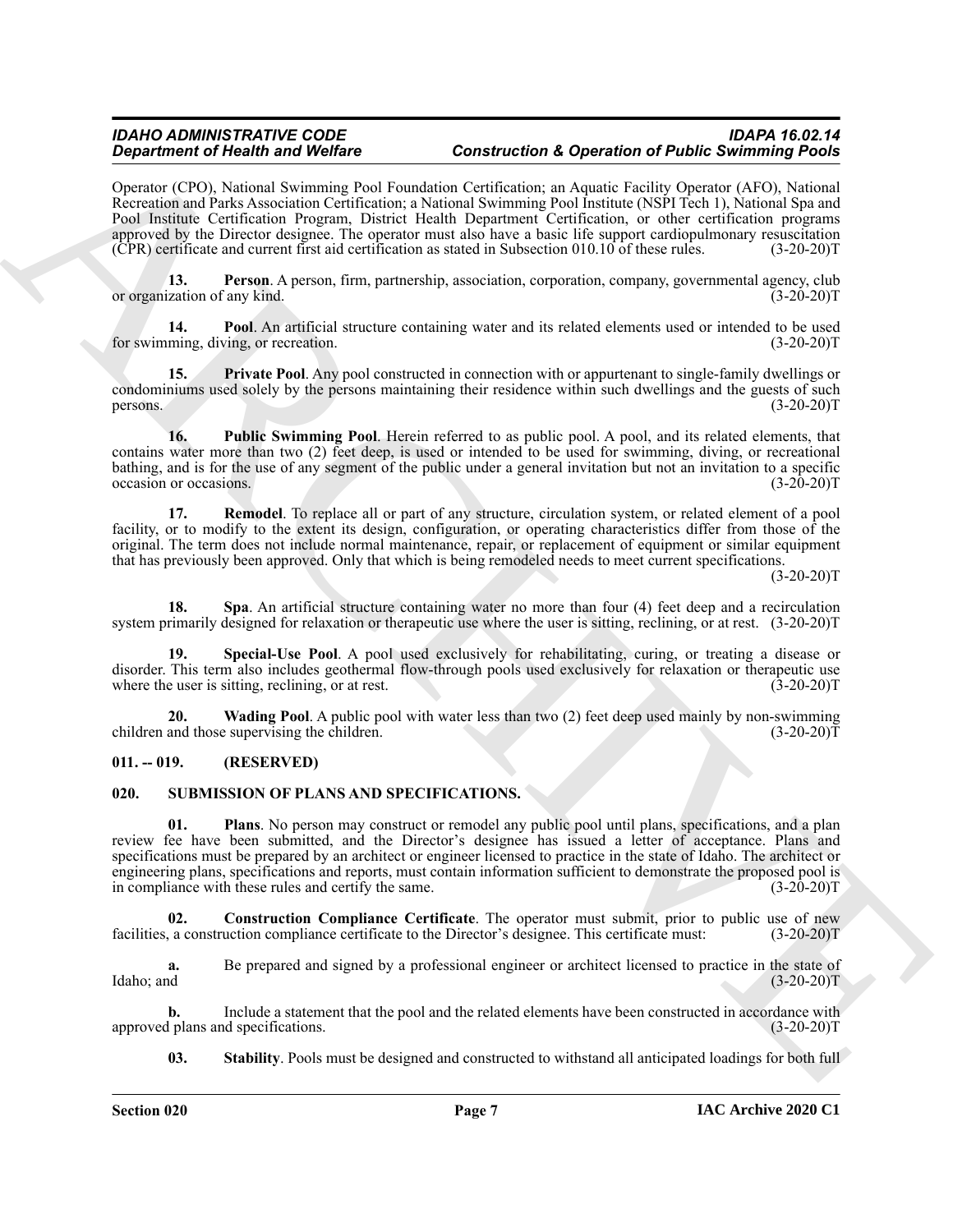and empty conditions. A hydrostatic relief valve or other suitable means must be provided in areas having a high water table. The designing architect or engineer is responsible for certifying the structural stability and safety of the pool.  $(3-20-20)T$ 

### <span id="page-7-0"></span>**021. -- 029. (RESERVED)**

#### <span id="page-7-15"></span><span id="page-7-1"></span>**030. PERMITS.**

No public pool may be open to the public unless the operator has applied for and received a permit. Permits expire on December 31 of each year, unless earlier revoked or suspended for violation of these rules. Exempt pools may voluntarily request to obtain a permit and be inspected. Only persons who comply with these rules are entitled to receive and retain a permit. Permits are not transferable. (3-20-20)T

#### <span id="page-7-11"></span><span id="page-7-2"></span>**031. APPLICATION.**

An application for permit must be made on forms obtained from the Director's designee. (3-20-20)T

#### <span id="page-7-14"></span><span id="page-7-3"></span>**032. PERMIT FEE AND PLAN REVIEW FEE.**

All applications must be accompanied by payment of the permit fee of fifty dollars (\$50) annually for each swimming pool. A plan review fee per unit for each swimming pool is one hundred dollars (\$100). (3-20-20) T

#### <span id="page-7-20"></span><span id="page-7-4"></span>**033. WAIVER OF FEES.**

Upon written application to the Director, a waiver of a specific fee may be granted to an applicant who is required by these rules to pay the fee. (3-20-20) these rules to pay the fee.

<span id="page-7-21"></span>**01. Determination of Good Cause**. Good cause for a waiver must be shown before it is granted by the Director. Good cause may include hardship or extenuating circumstances, as determined by the Director. (3-20-20)T

<span id="page-7-22"></span>**02. Duration of Waiver**. If the fee sought to be waived becomes due periodically, the fee may be or a designated period of time. (3-20-20) waived for a designated period of time.

<span id="page-7-23"></span>**03.** Limitations. Granting of a waiver will not be considered as precedent or be given any force or any other proceeding. (3-20-20) effect in any other proceeding.

#### <span id="page-7-5"></span>**034. -- 039. (RESERVED)**

#### <span id="page-7-12"></span><span id="page-7-6"></span>**040. INSPECTIONS.**

The Director's designee is authorized to conduct inspections as deemed necessary to insure compliance with all provisions of these rules and will have right of entry at any time the pool is in operation. (3-20-20)T

#### <span id="page-7-13"></span><span id="page-7-7"></span>**041. NOTICE OF VIOLATION.**

If a violation of any provision of these rules is found during an inspection, the inspector will provide a written notice of such violation to the operator, which will establish a time frame for correction. (3-20-20)T

#### <span id="page-7-16"></span><span id="page-7-8"></span>**042. REINSPECTION.**

**Experiment of New York Distribution**<br> **Constrainted The Constraint Constraint Constraint Constraint Constraint Constraint Constraint Constraint Constraint Constraint Constraint Constraint Constraint Constraint Constraint** A reinspection will be made to determine if the violation has been corrected. If upon reinspection the violation has been corrected, the pool will be allowed to remain open. If upon reinspection the violation still remains, the permit may be temporarily suspended and the pool closed until such time the violation has been corrected and approved by the Director, or the Director's designee. (3-20-20)T

#### <span id="page-7-9"></span>**043. -- 049. (RESERVED)**

#### <span id="page-7-17"></span><span id="page-7-10"></span>**050. TEMPORARY SUSPENSION AND REVOCATION OF PERMITS.**

**01. Cause**. The Director or the Director's designee may temporarily suspend, or revoke a permit for failure to comply with these rules or in cases where the permit has been obtained through nondisclosure, misrepresentation, or misstatement of a material fact. (3-20-20) misrepresentation, or misstatement of a material fact.

<span id="page-7-19"></span><span id="page-7-18"></span>**02.** Suspension. If the Director or the Director's designee determines that conditions at a public pool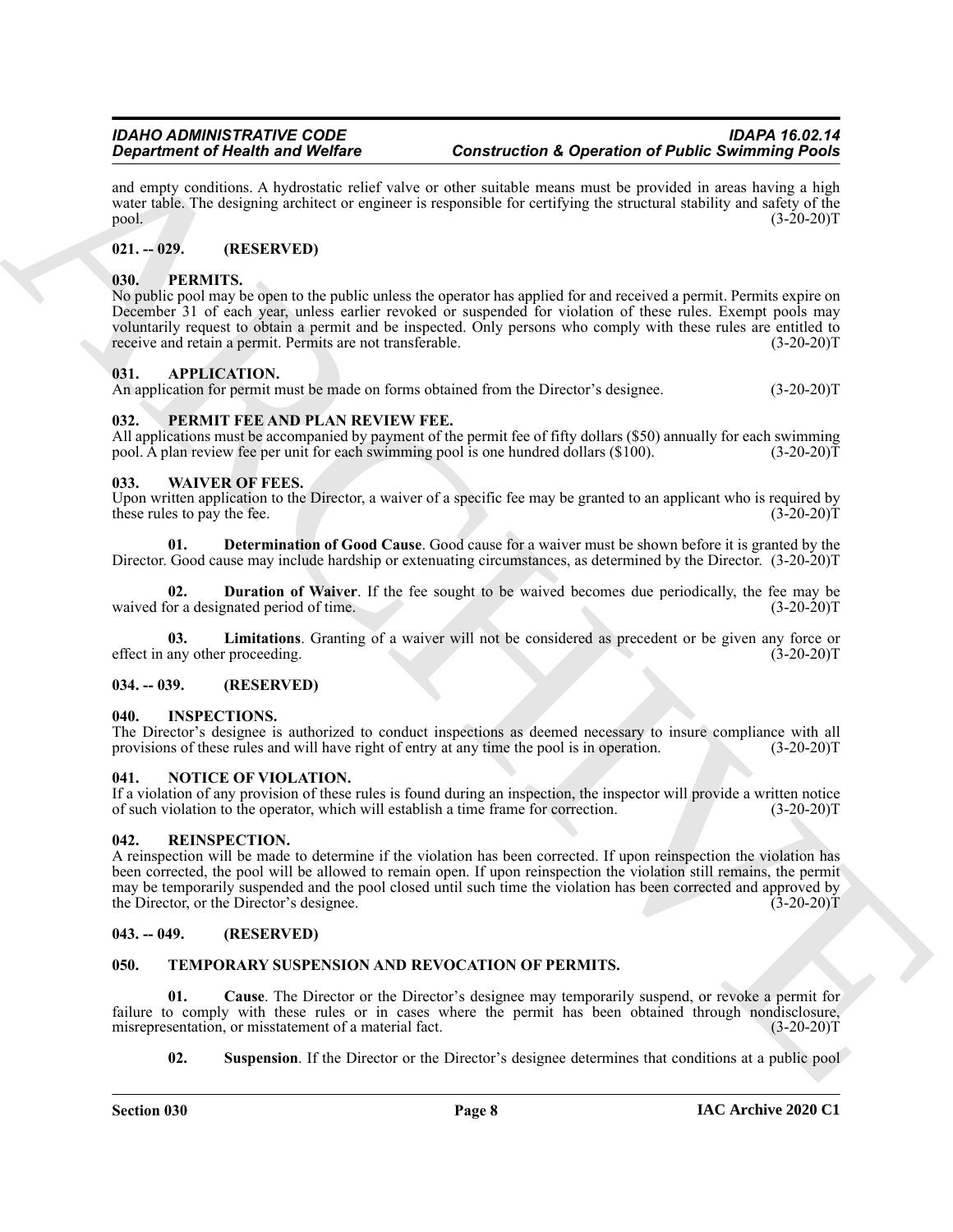**Experimental New Worlds Construction** (**Construction Construction A** proposition **C Follow** Section 2.1 (a)  $\frac{1}{2}$  (a)  $\frac{1}{2}$  (b)  $\frac{1}{2}$  (f)  $\frac{1}{2}$  (f)  $\frac{1}{2}$  (f)  $\frac{1}{2}$  (f)  $\frac{1}{2}$  (f)  $\frac{1}{2}$ constitutes a serious danger to the health or safety of the public, a written order stating the particular reason for suspension will be given to the operator; the permit will be immediately suspended and the pool closed until such time the condition is corrected. If the violation to these rules has not been corrected and a reinspection shows the violation still remains, a written order stating the particular reason for suspension will be given to the operator and the permit will be temporarily suspended and the pool closed until such time the condition is corrected. In the event a permit is suspended, the person to whom the permit was issued has the right to appeal under Section 003 of these rules. (3-20-20)  $rules.$  (3-20-20) $T$ 

<span id="page-8-22"></span>**03. Revocation**. If an operator fails to comply with the orders of a temporary suspension, the permit will be revoked unless the operator immediately closes the pool. Before a permit is revoked, the person to whom the permit was issued will receive notice in writing indicating items that fail to comply with this chapter. The permit holder will be advised of his right to appeal. (3-20-20) holder will be advised of his right to appeal.

<span id="page-8-21"></span>**Reissue**. The permit may be reissued upon proper application and upon presentation of evidence that the deficiencies or abuses causing revocation have been corrected. (3-20-20)T

#### <span id="page-8-0"></span>**051. -- 059. (RESERVED)**

#### <span id="page-8-20"></span><span id="page-8-1"></span>**060. PENALTY.**

Any person who willfully violates, disobeys, or disregards the provisions of these rules is guilty of a misdemeanor under the provisions of Section 56-1008, Idaho Code. (3-20-20)T

#### <span id="page-8-2"></span>**061. -- 069. (RESERVED)**

#### <span id="page-8-16"></span><span id="page-8-3"></span>**070. CONSTRUCTION REQUIREMENTS: PLUMBING CODES.**

All plumbing must conform with and meet the provisions of IDAPA 07.02.06, "Rules Concerning the Idaho State Plumbing Code." (3-20-20)T

#### <span id="page-8-13"></span><span id="page-8-4"></span>**071. CONSTRUCTION REQUIREMENTS: ELECTRICAL CODE.**

All electrical appliances and wiring must conform with and meet the provisions of IDAPA 07.01.06, "Rules Governing the Use of National Electrical Code." (3-20-20)T

#### <span id="page-8-17"></span><span id="page-8-5"></span>**072. CONSTRUCTION REQUIREMENTS: UNIFORM BUILDING CODE.**

All buildings must conform with and meet the provisions of IDAPA 07.03.01, "Rules of Building Safety."  $(3-20-20)T$ 

#### <span id="page-8-15"></span><span id="page-8-6"></span>**073. CONSTRUCTION REQUIREMENTS: MATERIALS.**

Pools and all related elements must be constructed of materials that are inert, nontoxic to humans, impervious, permanent, and enduring; can withstand the design stresses; and will provide a tight tank with a smooth and easily cleanable surface, or to which an easily cleaned surface finish can be applied. (3-20-20)T cleanable surface, or to which an easily cleaned surface finish can be applied.

#### <span id="page-8-12"></span><span id="page-8-7"></span>**074. CONSTRUCTION REQUIREMENTS: CORNERS.**

Corners formed by intersection of walls and floors must be rounded. (3-20-20)T

#### <span id="page-8-14"></span><span id="page-8-8"></span>**075. CONSTRUCTION REQUIREMENTS: FINISH.**

Pool finish, including bottom and sides, must be of light colored material, nontoxic to humans, with a smooth and easily cleanable surface. (3-20-20)T

#### <span id="page-8-9"></span>**076. -- 079. (RESERVED)**

#### <span id="page-8-19"></span><span id="page-8-10"></span>**080. DESIGN DETAIL: DIMENSIONS.**

No limits are specified for length and width of pools except any pool in which diving is allowed must be at least sixteen (16) feet wide. (3-20-20)T sixteen  $(16)$  feet wide.

#### <span id="page-8-18"></span><span id="page-8-11"></span>**081. DESIGN DETAIL: CIRCULATION.**

Provisions must be made for complete, continuous circulation of water throughout all parts of the pool. Pools with a recirculation system must have the necessary treatment and filtration equipment as required. Flow-through pools that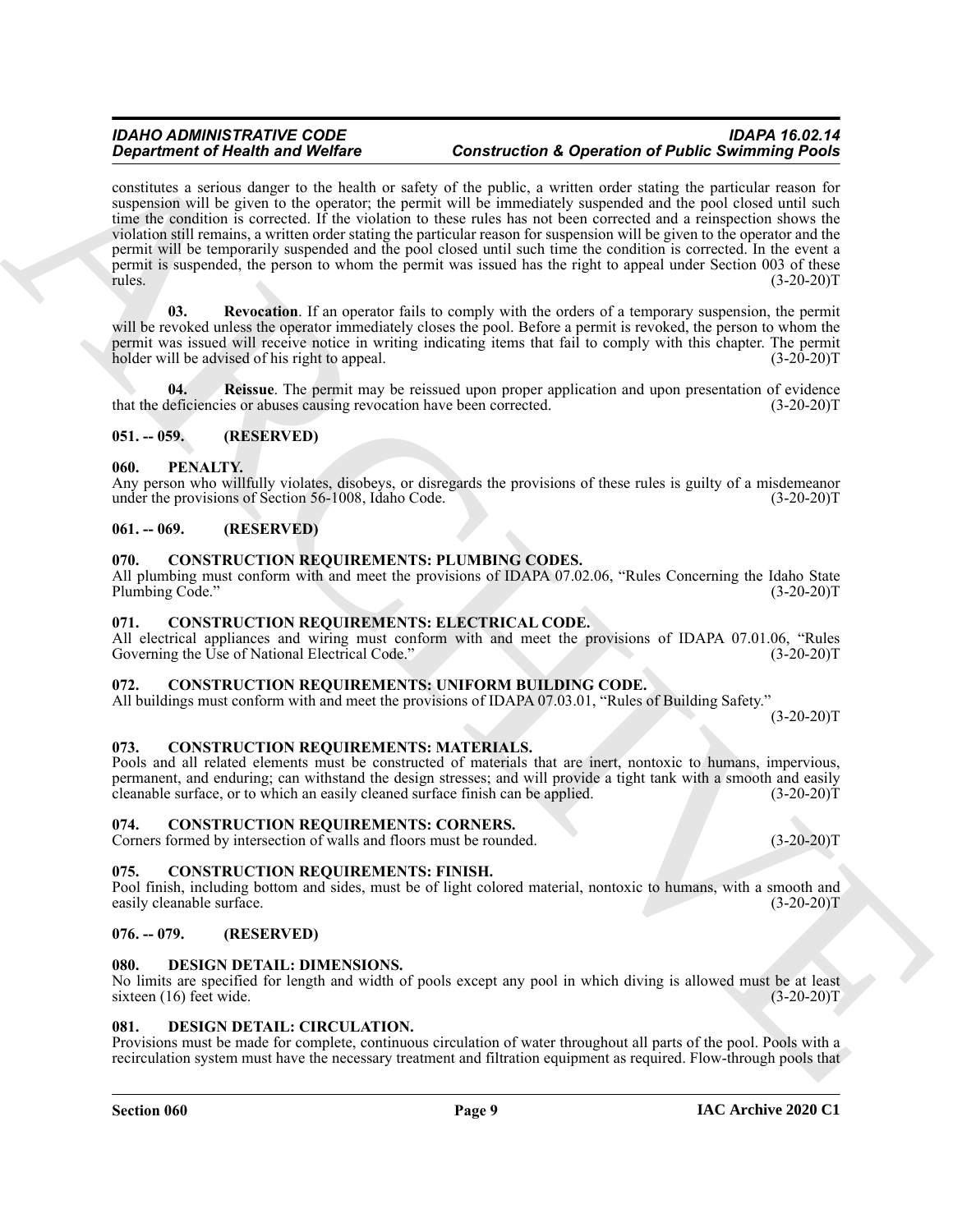can meet the bacterial and clarity requirements of Sections 230 and 231 will not be required to meet Sections 250 through 256 and Sections 260 and  $26\overline{1}$  of these rules.

#### <span id="page-9-11"></span><span id="page-9-0"></span>**082. DESIGN DETAIL: SHAPE.**

The shape of any pool must be such that the circulation of water and the safety of bathers are not impaired.  $(3-20-20)T$ 

### <span id="page-9-12"></span><span id="page-9-1"></span>**083. DESIGN DETAIL: WADING POOLS.**

All wading pools must have a maximum depth of two (2) feet, be physically separated from any pool, have a turnover rate of at least once every two (2) hours, have separate equipment for water recirculation and disinfection with no cross connections between a wading pool and any other pool, and be equipped with anti-vortex drains to avoid any possibility of entrapment. (3-20-20)T

#### <span id="page-9-9"></span><span id="page-9-2"></span>**084. DESIGN DETAIL: NO DIVING SIGN.**

If a pool is not designed for diving, a conspicuous sign must be posted and state "NO DIVING," and contain lettering no less than six (6) inches high. Pools allowing diving must be at least eight (8) feet six (6) inches deep and meet<br>manufacturer's installation criteria. (3-20-20) manufacturer's installation criteria.

#### <span id="page-9-10"></span><span id="page-9-3"></span>**085. DESIGN DETAIL: SAFETY LINE.**

**Construction C** Newther Solid Construction Construction A Operation of Public Solitioning Points<br>
and the best of the United Construction C Solition 238<br>
https://www.com/solition/integration of the United Construction Co A safety line must provide a visual and physical indicator of the separation between the shallow and deep portions of a pool and be in place when the pool is open to the general public, except during periods of lap swimming, competitive swimming or supervised training. It must be located in the shallow area no closer than one (1) foot nor any further than two (2) feet away from the break in grade line or five (5) foot depth, be securely fastened to wall anchors of corrosion-resistant material and of the type that is recessed or has no projections that would constitute a hazard when the line is removed, and be marked with visible floats. (3-20-20)T

#### <span id="page-9-4"></span>**086. -- 089. (RESERVED)**

#### <span id="page-9-15"></span><span id="page-9-5"></span>**090. SLOPE OF FLOOR: SHALLOW AREA.**

Any portion of the pool floor with a depth less than five (5) feet must be uniform, slope to drain, and must not exceed a slope of more than one (1) foot in twelve (12) feet horizontally. (3-20-20)T

#### <span id="page-9-14"></span><span id="page-9-6"></span>**091. SLOPE OF FLOOR: DEEP AREA.**

The slope of the pool floor at a water depth of five  $(5)$  feet or more must be uniform, sloped to drain, and must not exceed a slope of one  $(1)$  foot in three  $(3)$  feet horizontally.  $(3-20-20)$ exceed a slope of one (1) foot in three  $(3)$  feet horizontally.

#### <span id="page-9-7"></span>**092. -- 099. (RESERVED)**

#### <span id="page-9-13"></span><span id="page-9-8"></span>**100. SIDE WALLS.**

Walls of a swimming pool must be either: vertical for water depth of at least six (6) feet; or vertical to a depth of three (3) feet below the water surface and then curved to join the bottom with a radius not greater than the difference between the depth at that point and three (3) feet, provided vertical is interpreted to permit slopes not greater than one (1) foot horizontally for each five (5) feet of sidewall depth (eleven (11) degrees from vertical). (3-20-20)T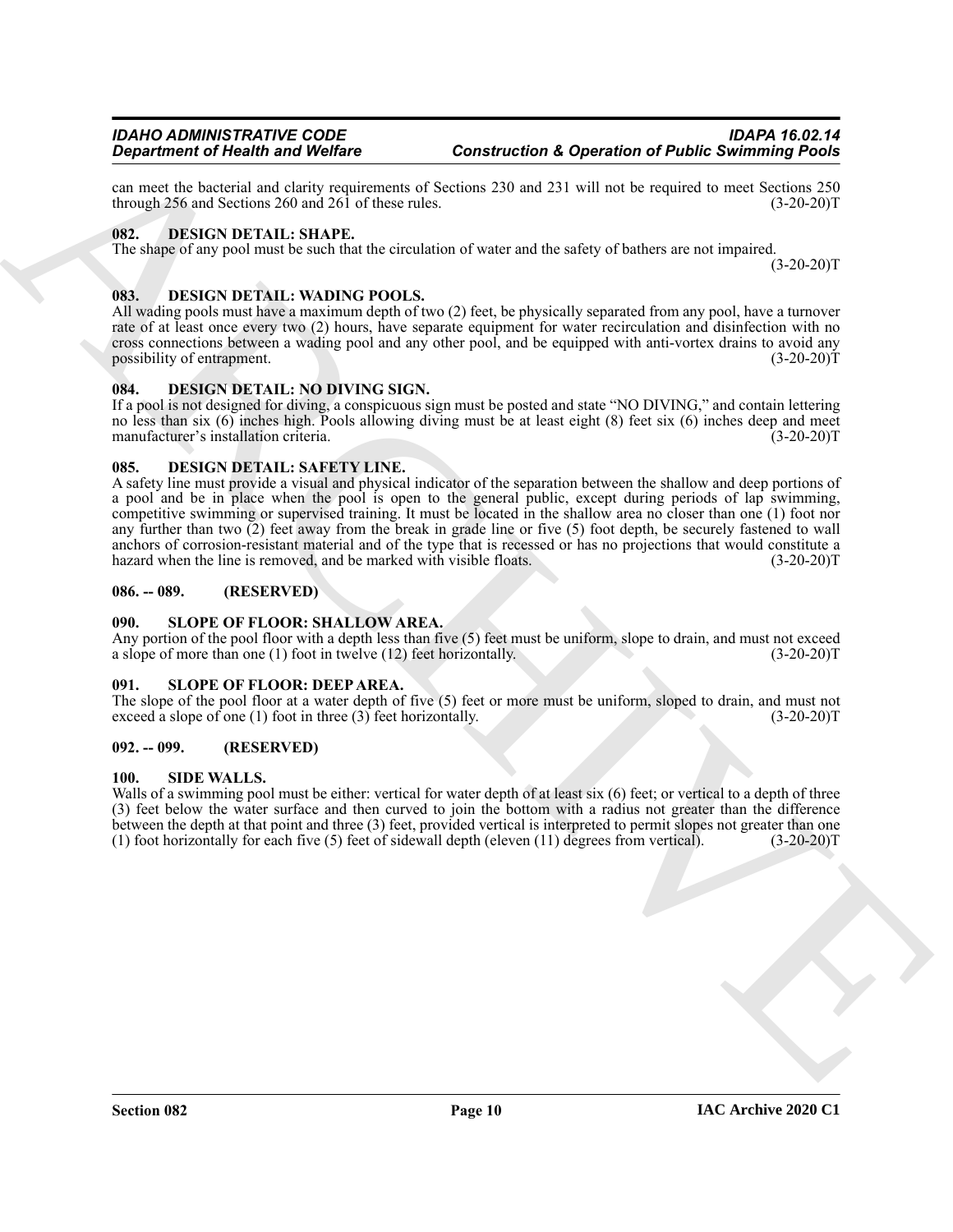# <span id="page-10-4"></span><span id="page-10-0"></span>**101. ILLUSTRATION OF POOL SIDE WALL.**



#### <span id="page-10-1"></span>**102. -- 109. (RESERVED)**

#### <span id="page-10-6"></span><span id="page-10-2"></span>**110. WIDTH OF DECKS AND WALKWAYS.**

<span id="page-10-8"></span><span id="page-10-7"></span>

| 01. | Pool Deck. A pool must have:                                                                                                                                                       | $(3-20-20)T$ |
|-----|------------------------------------------------------------------------------------------------------------------------------------------------------------------------------------|--------------|
| a.  | A continuous deck, a minimum of eight (8) feet wide, that extends completely around the pool if it<br>has one thousand eight hundred (1,800) square feet of surface area, or more; | $(3-20-20)T$ |
| b.  | A continuous deck a minimum of four (4) feet wide if it has less than one thousand eight hundred<br>$(1,800)$ square feet of surface area; and                                     | $(3-20-20)T$ |
| c.  | A minimum of three (3) feet at the rear of any diving equipment or slide.                                                                                                          | $(3-20-20)T$ |
| 02. | Spa. A spa may be constructed adjacent to a pool provided:                                                                                                                         | $(3-20-20)T$ |
| a.  | The spa has one hundred twenty (120) square feet of water surface area or less;                                                                                                    | $(3-20-20)T$ |
| b.  | The spa is separated from the pool by a common wall no more than twelve $(12)$ inches wide;                                                                                        | $(3-20-20)T$ |
| c.  | The common wall is constructed to prevent its use as a walkway; and                                                                                                                | $(3-20-20)T$ |

**d.** A continuous deck a minimum of four (4) feet wide extends completely around the pool and the  $(3-20-20)T$  $\text{spa.}$  (3-20-20)T

#### <span id="page-10-5"></span><span id="page-10-3"></span>**111. SLOPE OF DECKS AND WALKWAYS.**

Decks must have a nonslip surface and be sloped to remove any surface drainage from entering the pool water.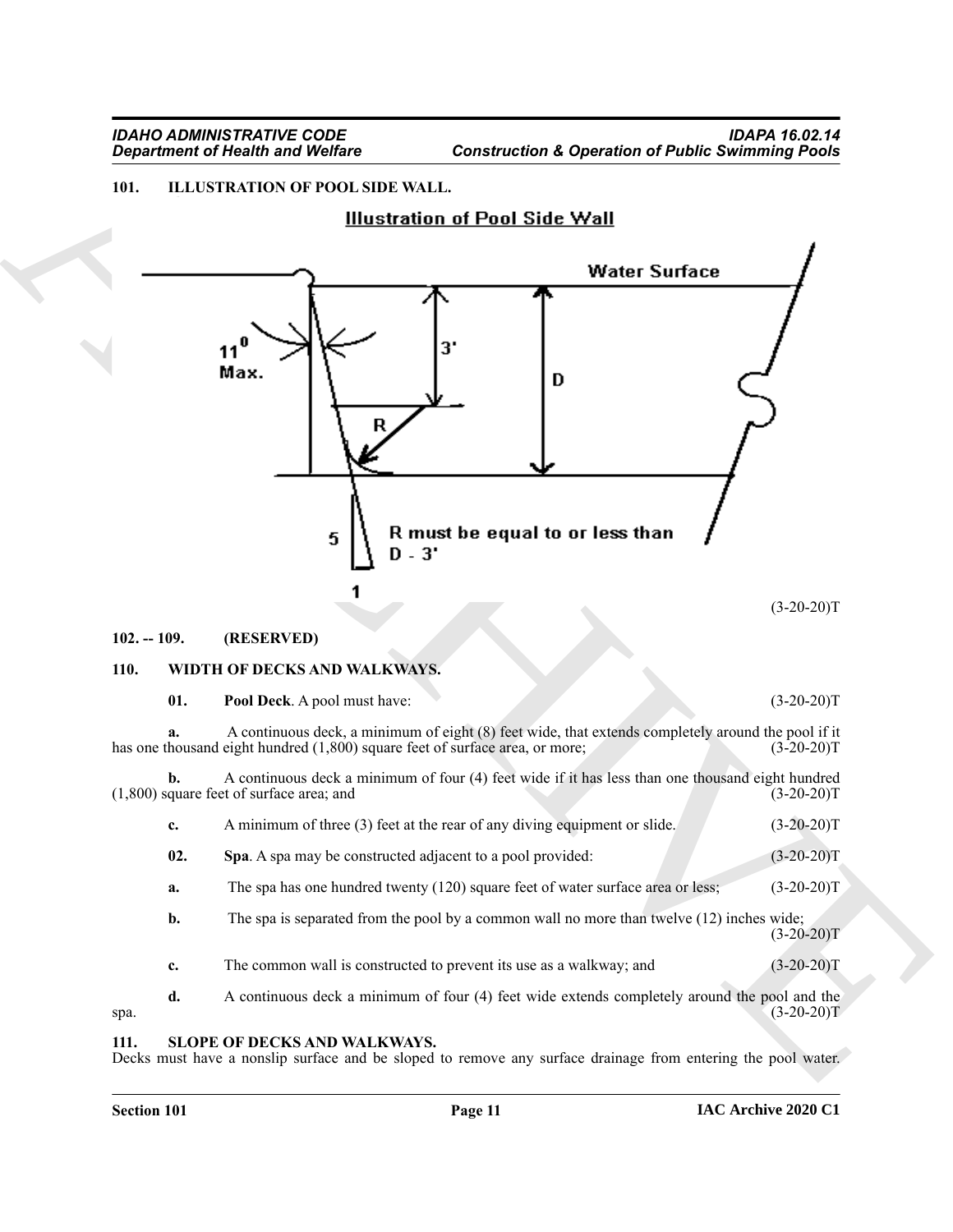#### <span id="page-11-0"></span>**112. -- 119. (RESERVED)**

#### <span id="page-11-15"></span><span id="page-11-1"></span>**120. LADDERS, RECESSED STEPS, AND STAIRS REQUIREMENTS.**

#### <span id="page-11-16"></span><span id="page-11-2"></span>**121. RECESSED STEPS.**

#### <span id="page-11-17"></span><span id="page-11-3"></span>**122. STAIRS.**

#### <span id="page-11-14"></span><span id="page-11-4"></span>**123. LADDERS.**

#### <span id="page-11-13"></span><span id="page-11-5"></span>**124. HANDRAILS.**

#### <span id="page-11-10"></span><span id="page-11-6"></span>**125. ACCESS TO DIVING BOARDS.**

#### <span id="page-11-7"></span>**126. -- 129. (RESERVED)**

#### <span id="page-11-11"></span><span id="page-11-8"></span>**130. DIVING AREA: HEADROOM.**

#### <span id="page-11-12"></span><span id="page-11-9"></span>**131. DIVING AREA: WATER DEPTH.**

| <b>Department of Health and Welfare</b>      |                                                     |                                                     |                                                                                                                                                                                                                                                                                                                                                                                                                                                  |                                     | <b>Construction &amp; Operation of Public Swimming Pools</b> |                                                       |
|----------------------------------------------|-----------------------------------------------------|-----------------------------------------------------|--------------------------------------------------------------------------------------------------------------------------------------------------------------------------------------------------------------------------------------------------------------------------------------------------------------------------------------------------------------------------------------------------------------------------------------------------|-------------------------------------|--------------------------------------------------------------|-------------------------------------------------------|
| not be returned to the recirculation system. |                                                     |                                                     | Drainage must be conducted from the deck in a manner that will not create hazardous or objectionable conditions and                                                                                                                                                                                                                                                                                                                              |                                     |                                                              | $(3-20-20)T$                                          |
| $112. - 119.$                                |                                                     | (RESERVED)                                          |                                                                                                                                                                                                                                                                                                                                                                                                                                                  |                                     |                                                              |                                                       |
| <b>120.</b>                                  |                                                     |                                                     | LADDERS, RECESSED STEPS, AND STAIRS REQUIREMENTS.<br>Recessed steps, stairs, or ladders must be provided at the shallow and deepest end of a pool. If the pool is over thirty<br>(30) feet wide, such steps, ladders, or stairs must be installed on each side.                                                                                                                                                                                  |                                     |                                                              | $(3-20-20)T$                                          |
| 121.                                         | <b>RECESSED STEPS.</b>                              |                                                     | Recessed steps must be readily cleanable and must be arranged to drain into the pool. The steps must have a<br>minimum tread of five (5) inches and a minimum width of fourteen (14) inches.                                                                                                                                                                                                                                                     |                                     |                                                              | $(3-20-20)T$                                          |
| <b>STAIRS.</b><br>122.<br>by handrails.      |                                                     |                                                     | Where stairs are provided, they must be equipped with a handrail, have walking surfaces and treads that are of nonslip<br>design with the leading edge in contrasting color, have steps with a minimum tread of twelve (12) inches and a<br>maximum rise of ten (10) inches, and have no abrupt drop-off or submerged projections into the pool, unless guarded                                                                                  |                                     |                                                              | $(3-20-20)T$                                          |
| 123.<br>the pool wall.                       | <b>LADDERS.</b>                                     |                                                     | All ladders must be corrosion-resistant, equipped with nonslip treads, designed to provide a handhold, be rigidly<br>installed, and have a clearance of not more than five $(5)$ inches or less than three $(3)$ inches between any ladder and                                                                                                                                                                                                   |                                     |                                                              | $(3-20-20)T$                                          |
| 124.                                         | HANDRAILS.                                          |                                                     | Where recessed steps or ladders are provided within the pool, handrails must be positioned at the top of both sides<br>that extend over the coping or edge of the deck and be tight and secure.                                                                                                                                                                                                                                                  |                                     |                                                              | $(3-20-20)T$                                          |
| 125.                                         |                                                     | <b>ACCESS TO DIVING BOARDS.</b>                     | Platforms and steps for diving boards must be of sufficient structural strength to safely carry the maximum<br>anticipated loads. Steps must be of corrosion-resistant material, easily cleanable, and of nonslip design. Handrails<br>must be provided at all steps and ladders leading to diving boards more than one (1) meter above the water. Platforms<br>and diving boards over one (1) meter high must be protected with guard railings. |                                     |                                                              | $(3-20-20)T$                                          |
| $126. - 129.$                                |                                                     | (RESERVED)                                          |                                                                                                                                                                                                                                                                                                                                                                                                                                                  |                                     |                                                              |                                                       |
| <b>130.</b><br>131.                          |                                                     | DIVING AREA: HEADROOM.<br>DIVING AREA: WATER DEPTH. | All pools must have at least thirteen (13) feet of unobstructed area above each diving board as measured from the<br>front end of the board, and this unobstructed area must extend horizontally at least sixteen (16) feet forward of the<br>plummet, at least eight (8) feet behind the plummet, and at least eight (8) feet to both sides of the plummet.<br>The dimensions of the diving area on public pools must conform to the following: |                                     |                                                              | $(3-20-20)T$                                          |
|                                              |                                                     |                                                     |                                                                                                                                                                                                                                                                                                                                                                                                                                                  | <b>Minimum Dimensions</b>           |                                                              |                                                       |
|                                              | Height of the diving board<br>above the water level |                                                     | Depth of water<br>at the plummet                                                                                                                                                                                                                                                                                                                                                                                                                 | <b>Distance ahead</b><br>of plummet | Depth of water<br>at the distance L<br>From plummet          | Overhang of<br>diving board<br>beyond edge of<br>pool |
|                                              | H                                                   |                                                     | $D-1$                                                                                                                                                                                                                                                                                                                                                                                                                                            | L                                   | $D-2$                                                        | O-H                                                   |
|                                              |                                                     |                                                     | Feet                                                                                                                                                                                                                                                                                                                                                                                                                                             | Feet                                | Feet                                                         | Feet                                                  |
| Meters                                       |                                                     | Feet                                                |                                                                                                                                                                                                                                                                                                                                                                                                                                                  |                                     |                                                              |                                                       |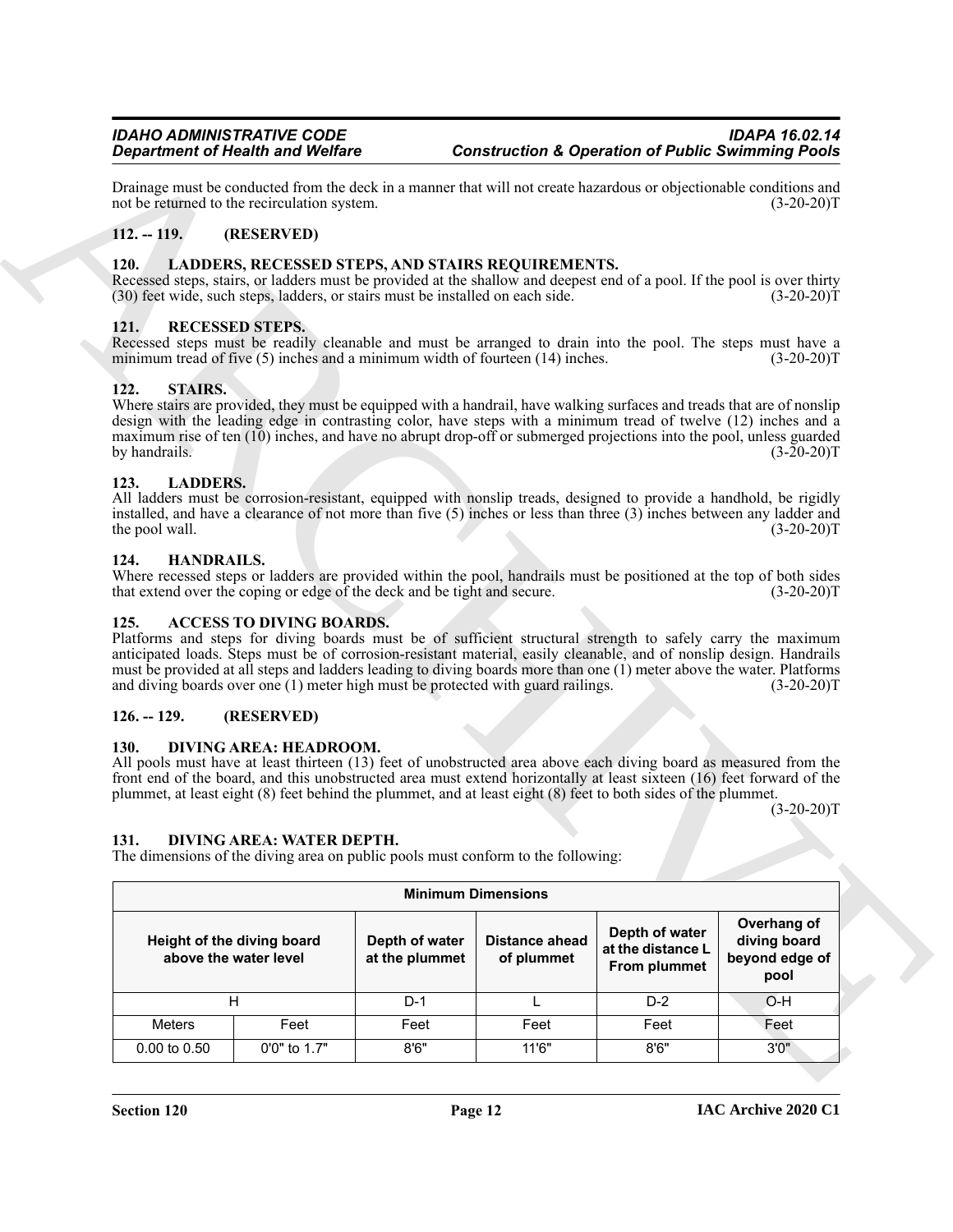|                                                     |               |                                                     | <b>Minimum Dimensions</b>           |                                                                                                                                                                                                |                                                       |
|-----------------------------------------------------|---------------|-----------------------------------------------------|-------------------------------------|------------------------------------------------------------------------------------------------------------------------------------------------------------------------------------------------|-------------------------------------------------------|
| Height of the diving board<br>above the water level |               | Depth of water<br>at the plummet                    | <b>Distance ahead</b><br>of plummet | Depth of water<br>at the distance L<br>From plummet                                                                                                                                            | Overhang of<br>diving board<br>beyond edge of<br>pool |
| 0.51 to 0.75                                        | 1'8" to 2'6"  | 9'3"                                                | 11'6"                               | 9'3"                                                                                                                                                                                           | 4'0''                                                 |
| 0.76 to 1.00                                        | 2'7" to 3'3"  | 10'0"                                               | 14'0''                              | 10'0"                                                                                                                                                                                          | 5'0''                                                 |
| 1.01 to 3.00                                        | 3'4" to 10'0" | 13'0"                                               | 20'0"                               | 13'0''                                                                                                                                                                                         | 6'0"                                                  |
|                                                     |               | which has been approved by the Director's designee. |                                     | *Diving boards and platforms in excess of three (3) meters or ten (10) feet in height are not<br>allowed in a pool without special provisions, controls, and definite limitation on their use, |                                                       |

 $(3-20-20)T$ 

# <span id="page-12-3"></span><span id="page-12-0"></span>**132. ILLUSTRATION OF DIMENSIONS OF DIVING AREA.**



#### <span id="page-12-5"></span><span id="page-12-1"></span>**133. SEPARATION OF LOW DIVING BOARDS.**

All diving boards installed on pools at heights not greater than three (3) feet three (3) inches or one (1) meter above the water level must be separated from adjacent diving boards of the same or less height by a distance of not less than eight (8) feet, and must be located not less than ten (10) feet from the side wall of the pool. (3-20-20)T

#### <span id="page-12-4"></span><span id="page-12-2"></span>**134. SEPARATION OF HIGH DIVING BOARDS.**

All diving boards installed on pools at heights greater than three (3) feet three (3) inches or one (1) meter above the water level must be separated from adjacent diving boards of the same or less height by a distance of not less than ten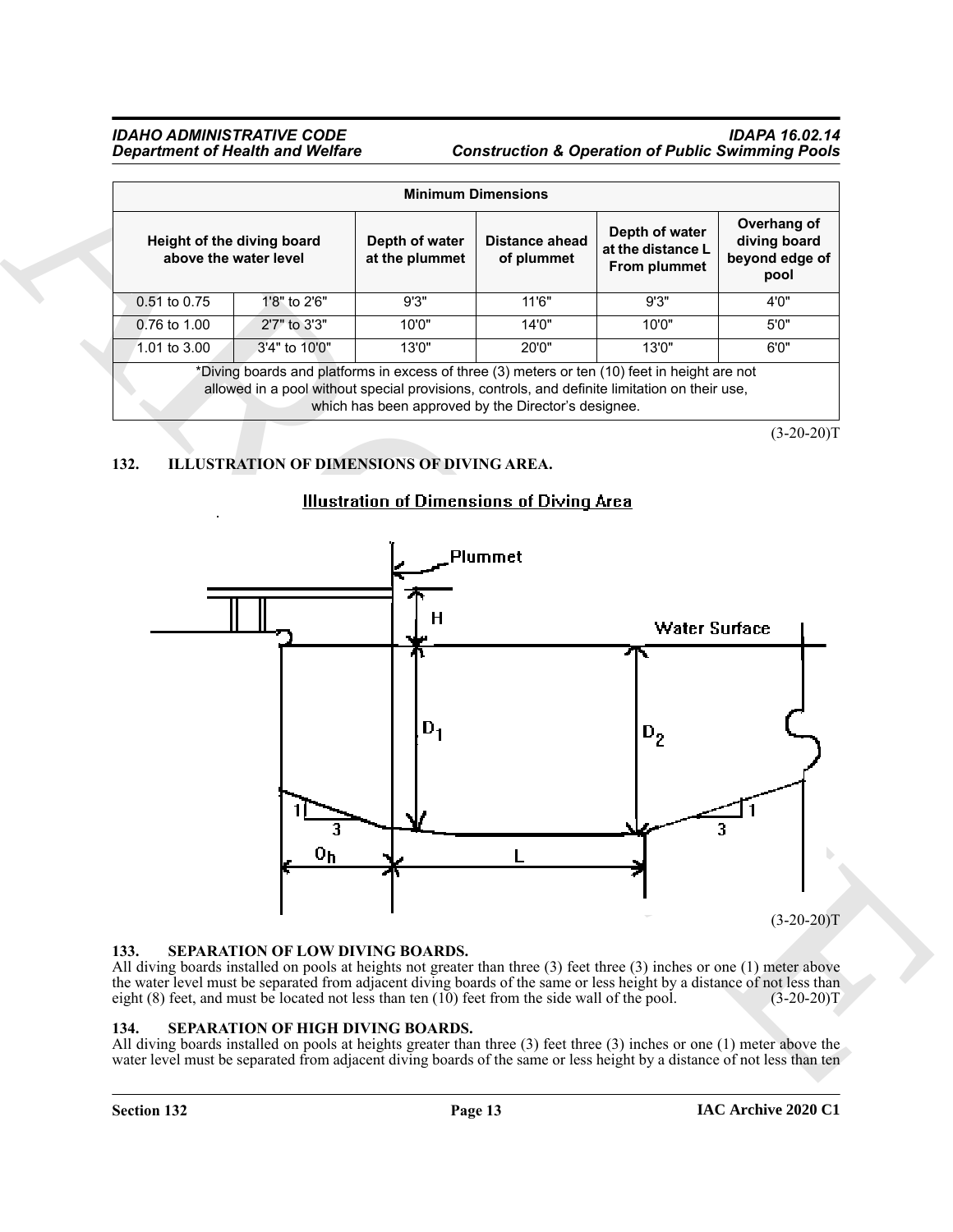(10) feet, and must be located not less than twelve (12) feet from the side wall of the pool. (3-20-20)T

### <span id="page-13-15"></span><span id="page-13-0"></span>**135. ANCHORING OF DIVING BOARDS.**

All installed equipment must be firmly anchored. (3-20-20)T

#### <span id="page-13-1"></span>**136. -- 139. (RESERVED)**

#### <span id="page-13-19"></span><span id="page-13-2"></span>**140. LIGHTING AND ELECTRICAL REQUIREMENTS.**

All electrical appliances and wiring must conform with and meet the provisions of IDAPA 07.01.06, "Rules Governing the Use of National Electrical Code." Defects in the electrical system, including underwater lights, overhead lights, and their respective lenses, must be immediately repaired. (3-20-20)T overhead lights, and their respective lenses, must be immediately repaired.

#### <span id="page-13-22"></span><span id="page-13-3"></span>**141. PORTABLE ELECTRICAL DEVICES.**

Portable electrical devices such as announcing systems and radios, unless battery operated, are prohibited within the pool enclosure. (3-20-20)T

#### <span id="page-13-21"></span><span id="page-13-4"></span>**142. OVERHEAD WIRING.**

There may not be any overhead electrical wiring within twenty (20) feet horizontal distance of the pool enclosure.

#### <span id="page-13-25"></span><span id="page-13-5"></span>**143. UNDERWATER LIGHTING.**

Where underwater lighting is used, the lights must be spaced to provide illumination so all portions of the pool, including the bottom, may be readily seen without glare. (3-20-20) including the bottom, may be readily seen without glare.

#### <span id="page-13-6"></span>**144. -- 149. (RESERVED)**

#### <span id="page-13-26"></span><span id="page-13-7"></span>**150. VENTILATION.**

All indoor pools, bathhouses, dressing rooms, shower rooms, and toilet spaces must be ventilated either by natural or mechanical means to prevent corrosion or the build-up of mold or mildew. (3-20-20)T

#### <span id="page-13-8"></span>**151. -- 159. (RESERVED)**

#### <span id="page-13-17"></span><span id="page-13-9"></span>**160. DRESSING ROOMS, TOILETS, AND SHOWERS.**

**Equation of Nearly was Wedler<br>
(19) and another state that the state of the state of the state of the state of the state of the state of the state of the state of the state of the state of the state of the state of the s** Dressing rooms, toilets, and showers must be made available to all users of a pool. Dressing rooms must be finished in light colors and planned so good sanitation can be maintained throughout the buildings at all times. No glass containers are permitted. (3-20-20)T

#### <span id="page-13-20"></span><span id="page-13-10"></span>**161. LOCATION OF DRESSING ROOMS.**

Dressing rooms must be located near toilets and showers, and should be adjacent to the locker or checkroom, and have a layout such that bathers, on leaving the dressing room, should pass the toilet and shower en route to the pool.  $(3-20-20)T$ 

#### <span id="page-13-18"></span><span id="page-13-11"></span>**162. FLOORS IN DRESSING ROOMS, TOILETS, AND SHOWERS.**

Floors must be constructed of non-absorbent materials with non-slip finishes, slope to properly located drains, and have a sufficient number of drains installed to prevent water from collecting on the floor. (3-20-20)T

#### <span id="page-13-16"></span><span id="page-13-12"></span>**163. CONSTRUCTION OF DRESSING ROOMS.**

The material used for walls, partitions, and furniture must be such that it can be easily cleaned and will not be damaged by frequent hosing, wetting, or disinfection. (3-20-20) damaged by frequent hosing, wetting, or disinfection.

#### <span id="page-13-24"></span><span id="page-13-13"></span>**164. TOILETS.**

Toilet facilities must be provided for both men and women, be accessible to disabled persons, and be kept clean and properly maintained. (3-20-20)T

#### <span id="page-13-23"></span><span id="page-13-14"></span>**165. SHOWERS.**

The following must be provided: (3-20-20)T

 $(3-20-20)T$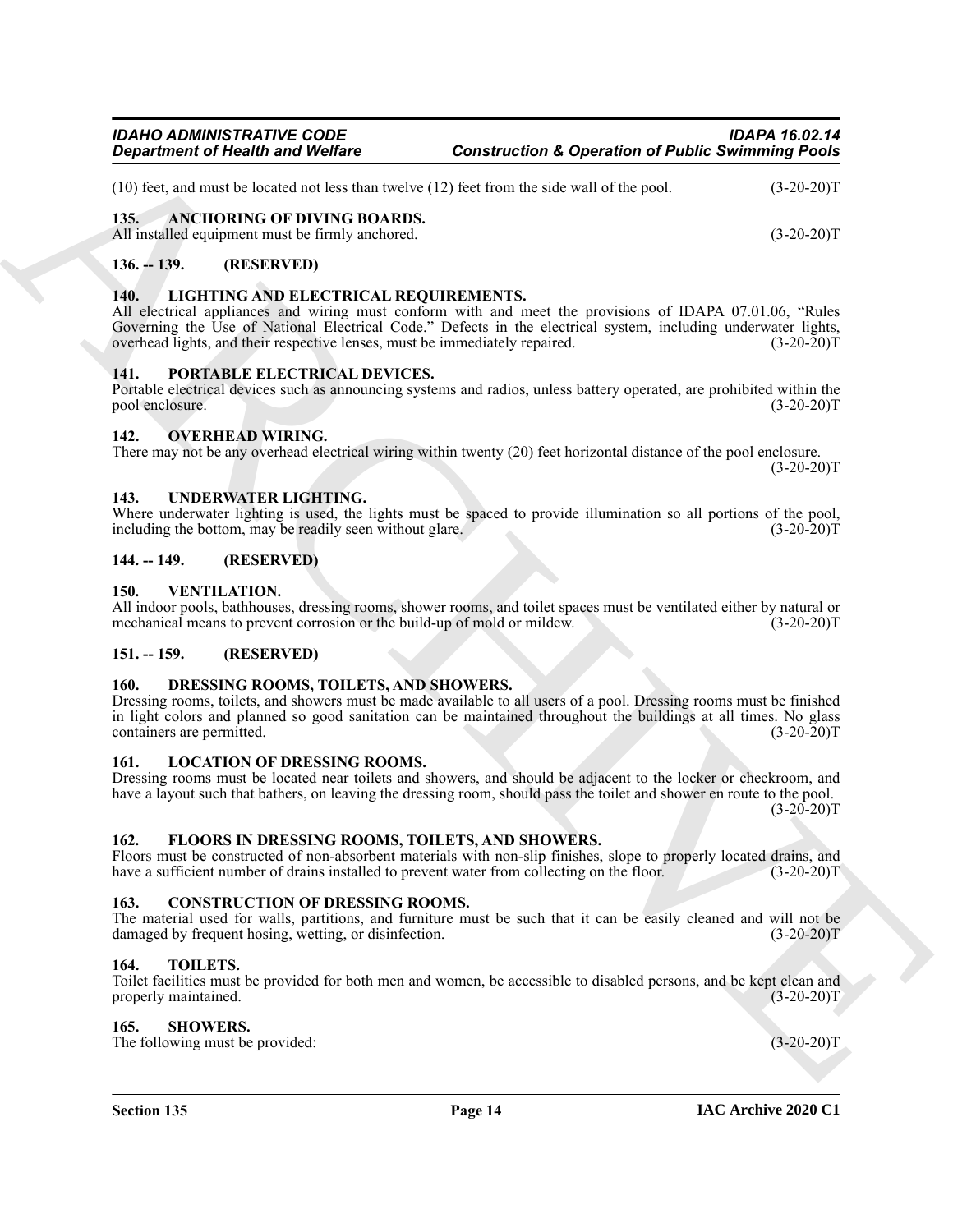<span id="page-14-18"></span><span id="page-14-16"></span>**01. Showers**. Showers for both men and women that are accessible to disabled persons. (3-20-20)T

<span id="page-14-20"></span>**02.** Fixtures. Fixtures that are kept clean and properly maintained. (3-20-20)T

**03.** Water Temperature. Hot water for showers that is no less than ninety (90) degrees and no more than one hundred twenty (120) degrees. (3-20-20)T

<span id="page-14-19"></span><span id="page-14-17"></span>**04. Scald Prevention**. Thermostatic tempering, or mixing valves, to prevent scalding of bathers.  $(3-20-20)T$ 

<span id="page-14-10"></span>

| 05. | Soap. | $(3-20-20)T$ |
|-----|-------|--------------|

#### <span id="page-14-0"></span>**166. HAND SINKS.**

A minimum of one (1) hand wash sink with hot and cold running water and soap must be provided in each toilet room.  $(3-20-20)T$ 

### <span id="page-14-1"></span>**167. EXCEPTION.**

The requirements of Sections 160 through 166 of these rules do not apply to any pool operated solely for and in conjunction with a hotel, motel, or other place of lodging or other facility containing multiple dwellings. However, dressing rooms, toilets, and showers must be in compliance with Sections 160 through 166 of these rules, if provided in the pool area of hotels, motels, or other facilities containing multiple dwellings. (3-20-20)T

#### <span id="page-14-2"></span>**168. -- 169. (RESERVED)**

#### <span id="page-14-21"></span><span id="page-14-3"></span>**170. WATER SUPPLY.**

The water supply serving a pool must meet the water quality requirements of the Director's designee for potable water except the Director's designee may approve the use of geothermal waters. Drinking water must be approved and, if applicable, meet the provisions of IDAPA 58.01.08, "Idaho Rules For Public Drinking Water Systems." All portions of the water distribution system must be protected against backflow and cross connections. (3-20-20)T

#### <span id="page-14-4"></span>**171. -- 179. (RESERVED)**

#### <span id="page-14-15"></span><span id="page-14-5"></span>**180. SEWER SYSTEM.**

**Equation of Nicolli wave Wolfing Construction A Operation of Public Similarity Points<br>
10. Structure Fourier air to structure and towards the structure and the Similar Construction<br>
12. Firstner Fourier air to structure** A sewer system must be provided and be adequate to serve the facility, including bathhouse, locker room, and related accommodations. The sanitary sewer serving the pool and auxiliary facilities must discharge to a public sewer system wherever possible. Where no such sewer is available, the connection must be made to a suitable disposal system designed, constructed, and operated in accordance with IDAPA 58.01.03, "Individual/Subsurface Sewage Disposal Rules." (3-20-20)T

#### <span id="page-14-6"></span>**181. -- 189. (RESERVED)**

#### <span id="page-14-14"></span><span id="page-14-7"></span>**190. HEALTH AND SAFETY: POOL CLOSURE.**

<span id="page-14-9"></span>**192. HEALTH AND SAFETY: LIFEGUARD REQUIREMENT.**

The operator must immediately close the pool when a pool is in violation of Sections 191, 192, 198, and 230 of these rules, or when ordered by the Director or the Director's designee, and keep the pool closed until such time as conditions are brought into compliance or the order has been rescinded. (3-20-20)T

#### <span id="page-14-13"></span><span id="page-14-8"></span>**191. HEALTH AND SAFETY: OPERATOR.**

All pools must have an operator. (3-20-20)T

<span id="page-14-12"></span><span id="page-14-11"></span>**01. When Lifeguards Are Required**. Lifeguard(s) are required at any public swimming pool when: (3-20-20)T

- **a.** The numbers of bathers within the pool enclosure exceed thirty-five (35); and (3-20-20)T
- **b.** Children under the age of thirteen (13) are allowed to swim without adult supervision. (3-20-20)T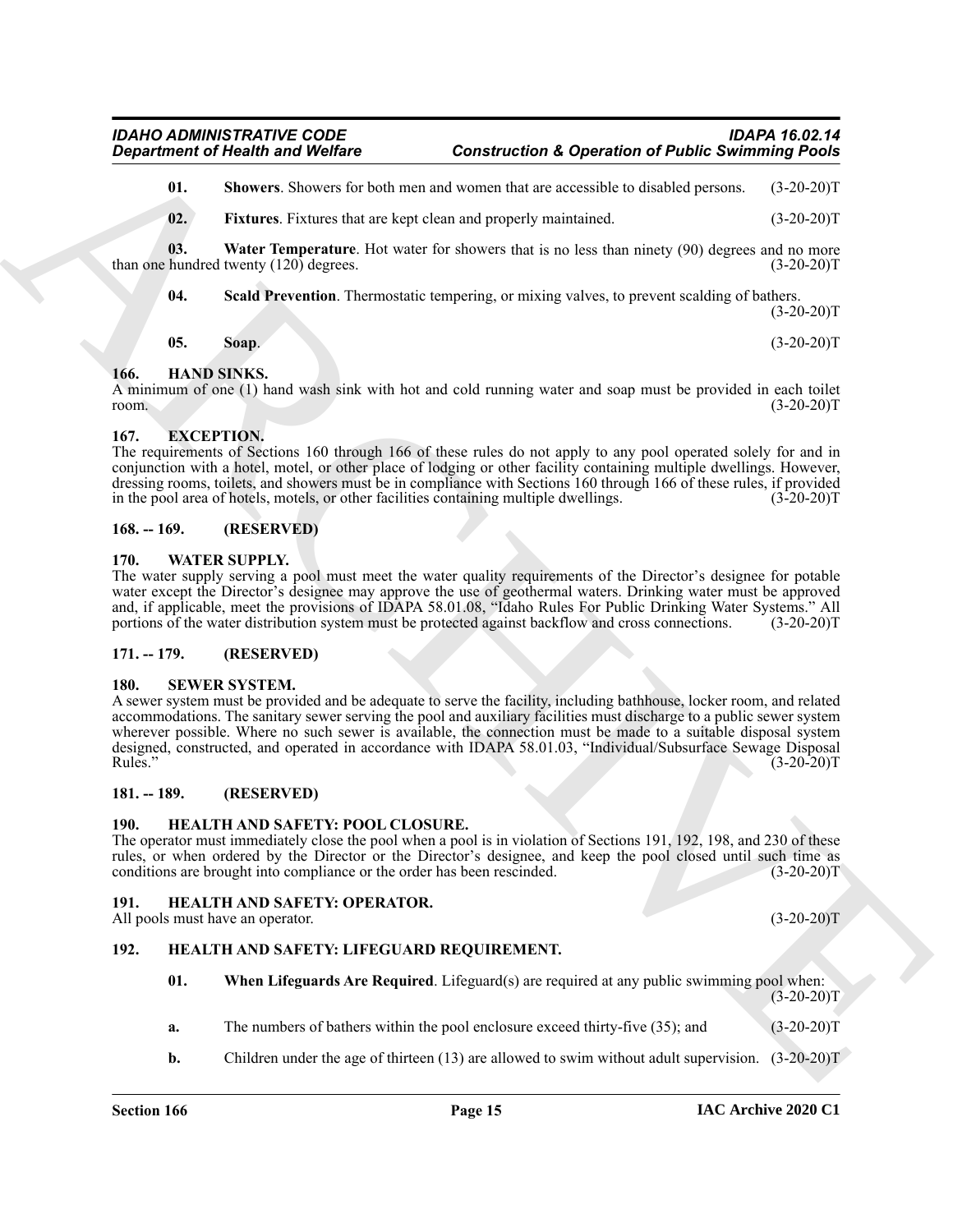<span id="page-15-18"></span><span id="page-15-17"></span><span id="page-15-15"></span><span id="page-15-14"></span><span id="page-15-13"></span><span id="page-15-1"></span><span id="page-15-0"></span>

| 02.                         |                                                                                                            |                                                                                                                                                                                                                                                  |              |
|-----------------------------|------------------------------------------------------------------------------------------------------------|--------------------------------------------------------------------------------------------------------------------------------------------------------------------------------------------------------------------------------------------------|--------------|
| must:                       |                                                                                                            | When Lifeguards Are Not Required. When lifeguard services are not required, a warning sign                                                                                                                                                       | $(3-20-20)T$ |
| a.                          | Be placed in plain view for all swimmers;                                                                  |                                                                                                                                                                                                                                                  | $(3-20-20)T$ |
| b.<br>inches in height; and |                                                                                                            | State, "WARNING NO LIFEGUARD ON DUTY" with clearly legible letters at least four (4)                                                                                                                                                             | $(3-20-20)T$ |
| $c_{\bullet}$               | WITHOUT AN ADULT IN ATTENDANCE," and "DO NOT SWIM ALONE."                                                  | Also state, "CHILDREN UNDER 13 YEARS OLD SHALL NOT USE THE FACILITY                                                                                                                                                                              | $(3-20-20)T$ |
| 193.                        | HEALTH AND SAFETY: LIFEGUARD CHAIRS.<br>pool bottom in the area under surveillance.                        | If lifeguard chairs are provided, they must be located and constructed to provide a clear, unobstructed view of the                                                                                                                              | $(3-20-20)T$ |
| 194.                        | HEALTH AND SAFETY: LIFESAVING EQUIPMENT.                                                                   |                                                                                                                                                                                                                                                  |              |
| 01.                         |                                                                                                            | Rescue Tube. Each lifeguard on duty must have a rescue tube.                                                                                                                                                                                     | $(3-20-20)T$ |
| 02.                         |                                                                                                            | Shepherd's Crook, Backboard, and First Aid Kit. Every pool must have:                                                                                                                                                                            | $(3-20-20)T$ |
| a.<br>in length;            |                                                                                                            | At least one (1) shepherd's crook or life-saving pole, having blunted ends, at least twelve (12) feet                                                                                                                                            | $(3-20-20)T$ |
| b.<br>or equivalent; and    |                                                                                                            | A readily accessible full-length backboard that complies with American Red Cross specifications                                                                                                                                                  | $(3-20-20)T$ |
| c.                          |                                                                                                            | A readily accessible first aid kit and a pocket face mask to assist with CPR.                                                                                                                                                                    | $(3-20-20)T$ |
| 03.                         | conspicuous place, and be kept in good repair and ready condition.                                         | Equipment Accessibility and Condition. Equipment must be readily accessible, be mounted in a                                                                                                                                                     | $(3-20-20)T$ |
| 195.                        | HEALTH AND SAFETY: SAFETY AND SANITATION.<br>enclosure. Safety and sanitation requirements are as follows: | A lifeguard or operator must be in full charge of bathers and have authority and responsibility to enforce all rules of<br>safety and sanitation. Suitable placards embodying sanitation requirements are to be conspicuously posted in the pool | $(3-20-20)T$ |
| 01.                         |                                                                                                            | Shower. A cleansing shower should be taken before swimming.                                                                                                                                                                                      | $(3-20-20)T$ |
| 02.                         | water are excluded from swimming.                                                                          | Disease. Persons having an infectious or communicable disease that may be transmitted through                                                                                                                                                    | $(3-20-20)T$ |
| 03.                         |                                                                                                            | Running and Roughhousing. No running or rough play are permitted.                                                                                                                                                                                | $(3-20-20)T$ |
| 04.<br>prohibited.          |                                                                                                            | Contamination. Contamination of water, walkways, or dressing room floors in any way is                                                                                                                                                           | $(3-20-20)T$ |
| 05.                         | Glass. Glass containers are prohibited in the pool area.                                                   |                                                                                                                                                                                                                                                  | $(3-20-20)T$ |
| 196.                        | <b>HEALTH AND SAFETY: ACCESS.</b><br>When the pool is not open for use, access must be restricted.         |                                                                                                                                                                                                                                                  | $(3-20-20)T$ |
| 197.                        | HEALTH AND SAFETY: EMERGENCY COMMUNICATION.                                                                | A means of contacting emergency medical services must be readily accessible and be provided on the premises.                                                                                                                                     | $(3-20-20)T$ |

#### <span id="page-15-16"></span><span id="page-15-12"></span><span id="page-15-11"></span><span id="page-15-10"></span><span id="page-15-9"></span><span id="page-15-8"></span><span id="page-15-7"></span><span id="page-15-6"></span><span id="page-15-5"></span><span id="page-15-4"></span><span id="page-15-3"></span><span id="page-15-2"></span>**197. HEALTH AND SAFETY: EMERGENCY COMMUNICATION.**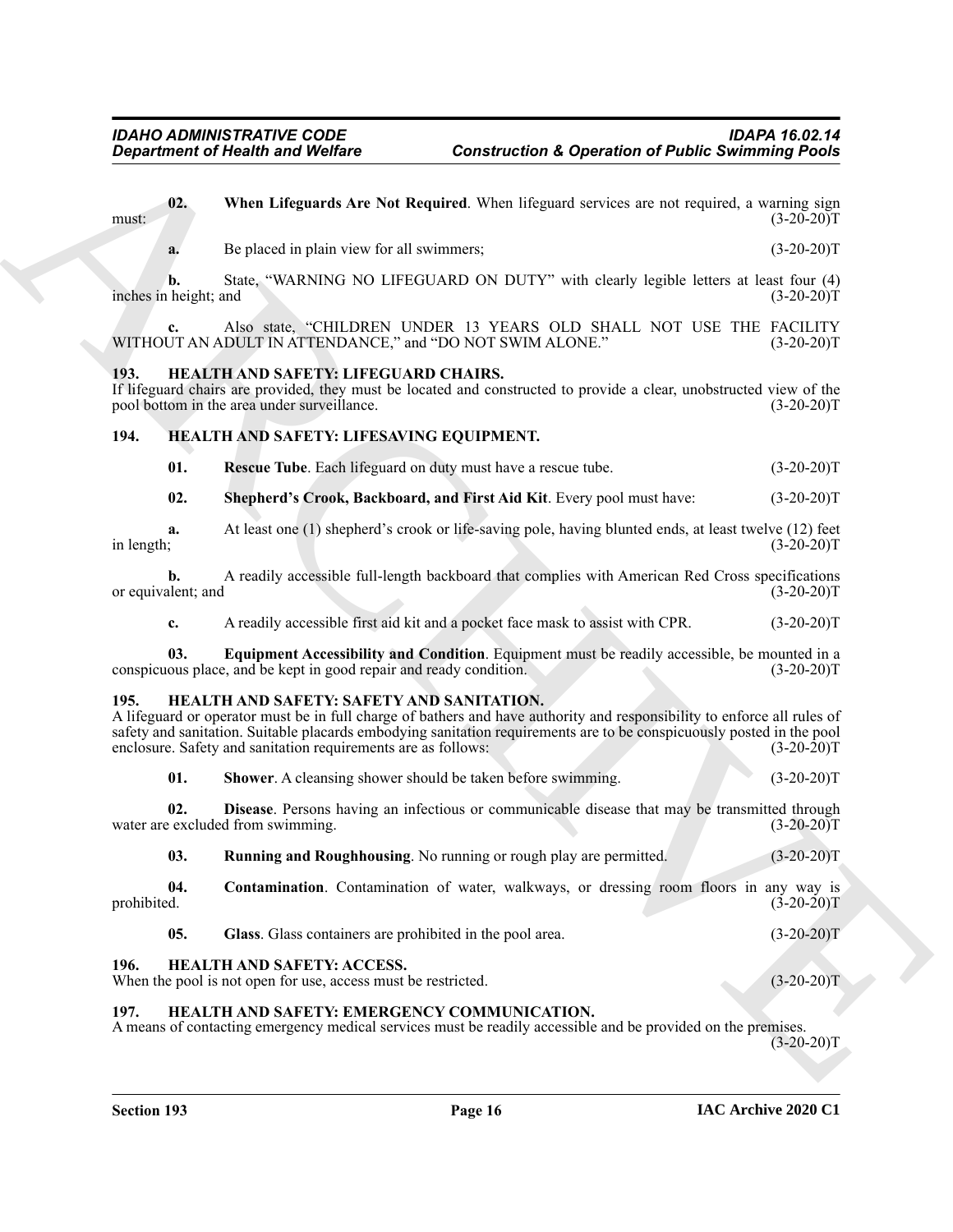#### <span id="page-16-9"></span><span id="page-16-0"></span>**198. CLARITY.**

#### <span id="page-16-1"></span>**199. (RESERVED)**

#### <span id="page-16-22"></span><span id="page-16-2"></span>**200. SUPERVISION.**

#### <span id="page-16-14"></span><span id="page-16-3"></span>**201. OPERATIONS MANUAL.**

#### <span id="page-16-20"></span><span id="page-16-19"></span><span id="page-16-18"></span><span id="page-16-15"></span><span id="page-16-4"></span>**202. RECORD KEEPING.**

| <b>Department of Health and Welfare</b> |                                                                                             | <b>Construction &amp; Operation of Public Swimming Pools</b>                                                                                                                                                                                                                                                                                            |              |
|-----------------------------------------|---------------------------------------------------------------------------------------------|---------------------------------------------------------------------------------------------------------------------------------------------------------------------------------------------------------------------------------------------------------------------------------------------------------------------------------------------------------|--------------|
| 198.                                    | <b>CLARITY.</b><br>when conditions exist that the main drain is not visible from the deck.  | Water must have sufficient clarity at all times so the main drain can be clearly visible from the deck. Failure to meet<br>this requirement is grounds for immediate closure of the pool. It is the responsibility of the operator to close the pool                                                                                                    | $(3-20-20)T$ |
| <b>199.</b>                             | (RESERVED)                                                                                  |                                                                                                                                                                                                                                                                                                                                                         |              |
| 200.                                    | <b>SUPERVISION.</b>                                                                         | Every pool must be operated under the supervision of an operator who assumes responsibility for compliance with all<br>parts of these rules. The operator is responsible for operating the pool in a safe and healthful manner.                                                                                                                         | $(3-20-20)T$ |
| 201.                                    | <b>OPERATIONS MANUAL.</b><br>handling and storage of all chemicals used.                    | Each pool must have a readily accessible pool operations manual to ensure proper operation and maintenance. The<br>operations manual should include instructions for such items as maintenance schedules, records and reports, water<br>chemistry, accidents, emergency procedures, care of filters, operation of pumps and other equipment, and proper | $(3-20-20)T$ |
| 202.<br>review:                         | <b>RECORD KEEPING.</b>                                                                      | The following information must be recorded each day the pool is open, and be kept on the premises and available for                                                                                                                                                                                                                                     | $(3-20-20)T$ |
| 01.                                     | <b>Disinfectant Levels;</b>                                                                 |                                                                                                                                                                                                                                                                                                                                                         | $(3-20-20)T$ |
| 02.                                     | pH Readings;                                                                                |                                                                                                                                                                                                                                                                                                                                                         | $(3-20-20)T$ |
| 03.                                     | <b>Clarity Readings;</b>                                                                    |                                                                                                                                                                                                                                                                                                                                                         | $(3-20-20)T$ |
| 04.                                     | <b>Amount and Type of Chemicals Used; and</b>                                               |                                                                                                                                                                                                                                                                                                                                                         | $(3-20-20)T$ |
| 05.                                     | treatment, including drownings or near drownings.                                           | Accidents Requiring Professional Medical Treatment. Accidents requiring professional medical                                                                                                                                                                                                                                                            | $(3-20-20)T$ |
| 203.                                    | REPORTABLE ACCIDENTS.<br>twenty-four $(24)$ hours of occurrence to the Director's designee. | Accidents requiring professional medical treatment, including drownings or near drownings, must be reported within                                                                                                                                                                                                                                      | $(3-20-20)T$ |
| $204. - 209.$                           | (RESERVED)                                                                                  |                                                                                                                                                                                                                                                                                                                                                         |              |
| 210.                                    | DEPTH MARKING LOCATIONS.                                                                    |                                                                                                                                                                                                                                                                                                                                                         |              |
| 01.                                     | wall of the pool and on the horizontal edge of the deck or walk next to the pool.           | Water Depth. Water depth must be plainly marked at or above the water surface on the vertical                                                                                                                                                                                                                                                           | $(3-20-20)T$ |
| 02.                                     | Depth Markers. Depth markers must be placed at:                                             |                                                                                                                                                                                                                                                                                                                                                         | $(3-20-20)T$ |
| a.                                      | Maximum and minimum depths;                                                                 |                                                                                                                                                                                                                                                                                                                                                         | $(3-20-20)T$ |
| b.                                      |                                                                                             | The five (5) foot break between the deep and shallow portions;                                                                                                                                                                                                                                                                                          | $(3-20-20)T$ |
| c.                                      |                                                                                             | Intermediate one $(1)$ foot increments of depth, where the water depth is five $(5)$ feet or less; and                                                                                                                                                                                                                                                  | $(3-20-20)T$ |
| d.                                      |                                                                                             | Regular intervals around the pool, not more than twenty-five (25) feet apart.                                                                                                                                                                                                                                                                           | $(3-20-20)T$ |
| 211.                                    | <b>DEPTH MARKERS.</b>                                                                       | Depth markers must be numerals a minimum of four (4) inches high of a color contrasting with the background, and<br>plainly visible to persons both in and out of the pool. Where depth markers cannot be placed on the vertical walls                                                                                                                  |              |

#### <span id="page-16-21"></span><span id="page-16-17"></span><span id="page-16-16"></span><span id="page-16-5"></span>**203. REPORTABLE ACCIDENTS.**

#### <span id="page-16-6"></span>**204. -- 209. (RESERVED)**

#### <span id="page-16-11"></span><span id="page-16-7"></span>**210. DEPTH MARKING LOCATIONS.**

<span id="page-16-13"></span><span id="page-16-12"></span>

| 02.       | <b>Depth Markers.</b> Depth markers must be placed at:                                                 | $(3-20-20)T$ |
|-----------|--------------------------------------------------------------------------------------------------------|--------------|
| а.        | Maximum and minimum depths;                                                                            | $(3-20-20)T$ |
| <b>b.</b> | The five (5) foot break between the deep and shallow portions;                                         | $(3-20-20)T$ |
| c.        | Intermediate one $(1)$ foot increments of depth, where the water depth is five $(5)$ feet or less; and |              |

#### <span id="page-16-10"></span><span id="page-16-8"></span>**211. DEPTH MARKERS.**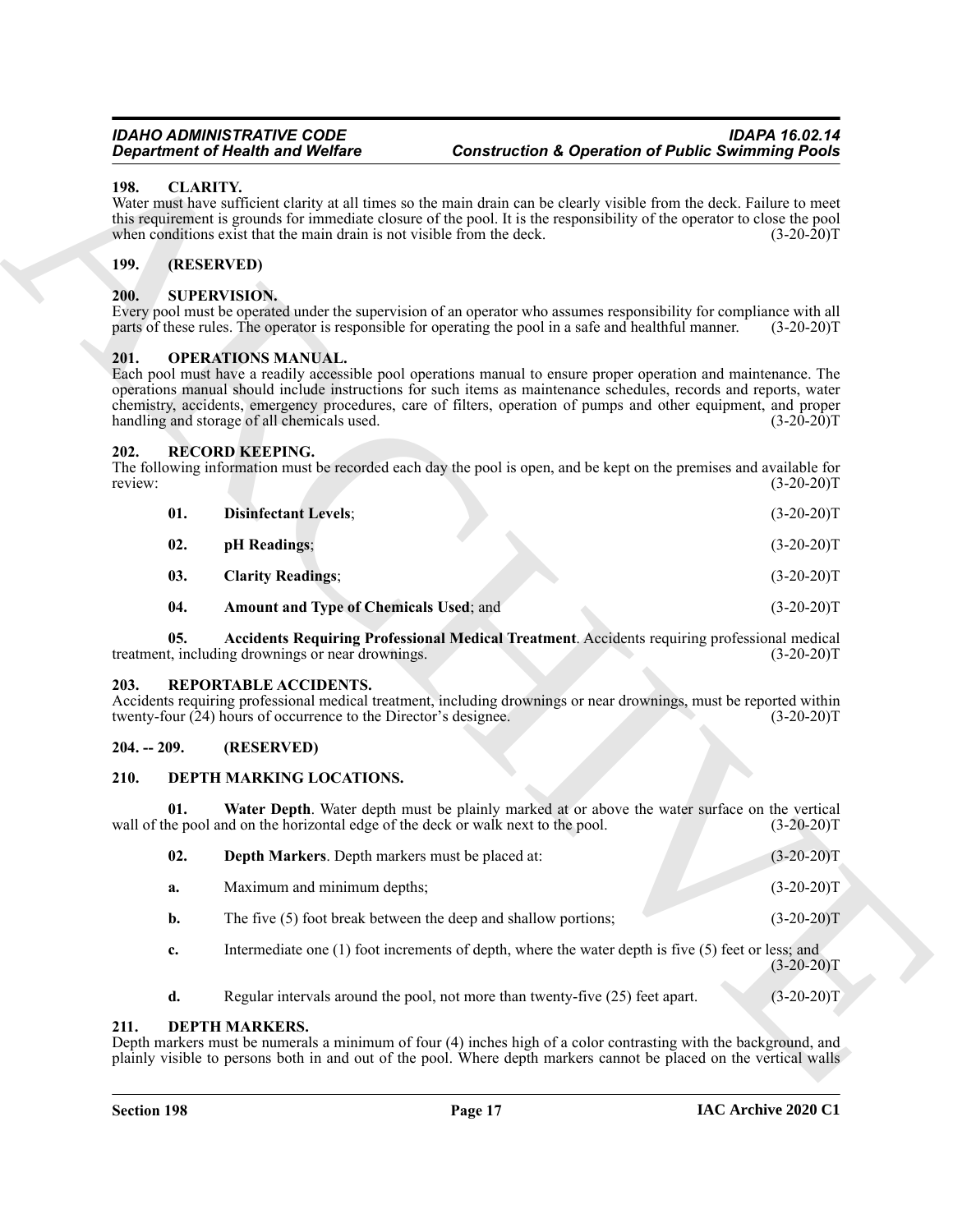above the water level, other means must be used. (3-20-20)T

### <span id="page-17-0"></span>**212. -- 219. (RESERVED)**

#### <span id="page-17-21"></span><span id="page-17-1"></span>**220. WATER QUALITY STANDARDS.**

Pools must be designed to provide for continuous disinfection of the pool water with a chemical that has an effective disinfectant and imparts an easily measured, active residual. A test kit for measuring the accurate concentration of the disinfectant must be provided at each pool. (3-20-20)T

#### <span id="page-17-15"></span><span id="page-17-2"></span>**221. CHLORINE DISINFECTION.**

When chlorine is used, a minimum free available chlorine residual of not less than one (1) part per million (ppm) with a maximum of five (5) parts per million (ppm) must be maintained whenever a pool is in use. (3-20-20)T

#### <span id="page-17-12"></span><span id="page-17-3"></span>**222. BROMINE DISINFECTION.**

When bromine is used, a minimum residual of not less than one (1) part per million (ppm) with a maximum of five (5) parts per million (ppm) must be maintained whenever a pool is in use.  $(3-20-20)$  $(5)$  parts per million (ppm) must be maintained whenever a pool is in use.

#### <span id="page-17-14"></span><span id="page-17-4"></span>**223. CHLORINATED ISOCYANURATES DISINFECTION.**

If chlorinated isocyanurates are used, the maximum allowable concentration must be one hundred (100) parts per million (ppm). When isocyanurates are used, a test kit for measuring the concentration of the stabilizer must be provided. (3-20-20)T

#### <span id="page-17-20"></span><span id="page-17-5"></span>**224. ORP OR HRR DISINFECTION.**

If a pool uses an oxidation reduction potential (ORP) controller or a high resolution redox (HRR) controller as a method of measuring an effective index of disinfection, the chemical used should be introduced in quantities needed<br>to maintain levels at a minimum of six hundred and fifty (650) millivolts (mV). to maintain levels at a minimum of six hundred and fifty  $(650)$  millivolts  $(mV)$ .

#### <span id="page-17-6"></span>**225. OTHER DISINFECTION METHODS.**

Other disinfecting methods may be used when it can be demonstrated to the Director's designee that a pool provides a satisfactory residual effect that is easily measured. Other disinfection methods may also be allowed if demonstration and analysis provide assurance that results are effective and not dangerous to public health, create objectionable physiological effects, or impart toxic properties to the water. (3-20-20)T

#### <span id="page-17-11"></span><span id="page-17-7"></span>**226. ACID BASED CHEMISTRY.**

**Equation of Health was Wedde<br>
Sometization Construction A Operation of Public Sometization<br>
213. Note that because the second and the second and the second and the second and the second and the second and the second and** Pool water must be maintained in an alkaline condition as indicated by a pH of not less than seven and two-tenths (7.2) and not over seven and eight-tenths (7.8). The total alkalinity of the water should be within the acceptable range of eighty (80) parts per million (ppm) to two hundred (200) parts per million (ppm). An accurate pH testing kit must be provided at each pool. (3-20-20)T

#### <span id="page-17-8"></span>**227. OTHER CHEMICALS.**

Any chemical must be used in accordance with the manufacturer's recommendations and not cause irritation to the eyes or skin of the bathers, or have other objectionable physiological effects on bathers. (3-20-20)T

#### <span id="page-17-13"></span><span id="page-17-9"></span>**228. CHEMICAL STORAGE.**

All chemicals must be kept from the reach of the general public, be stored in original containers, and be stored in accordance with the instructions of the manufacturer or, in the absence of such instructions, as directed by the Director's designee. (3-20-20)T

#### <span id="page-17-16"></span><span id="page-17-10"></span>**229. CLEANING.**

**01. Pools**. Pools must be maintained and operated in a clean, safe, and sanitary manner at all times. Pool walls and bottom should be vacuumed or brushed as needed to remove visible material. (3-20-20)T

<span id="page-17-19"></span><span id="page-17-18"></span><span id="page-17-17"></span>**02. Decks**. Decks must be kept clean, safe, and maintained in good condition. (3-20-20)T

**03. Bathrooms, Showers, and Dressing Rooms**. Bathrooms, showers, and dressing rooms must be kept clean, safe, and sanitary at all times. (3-20-20)T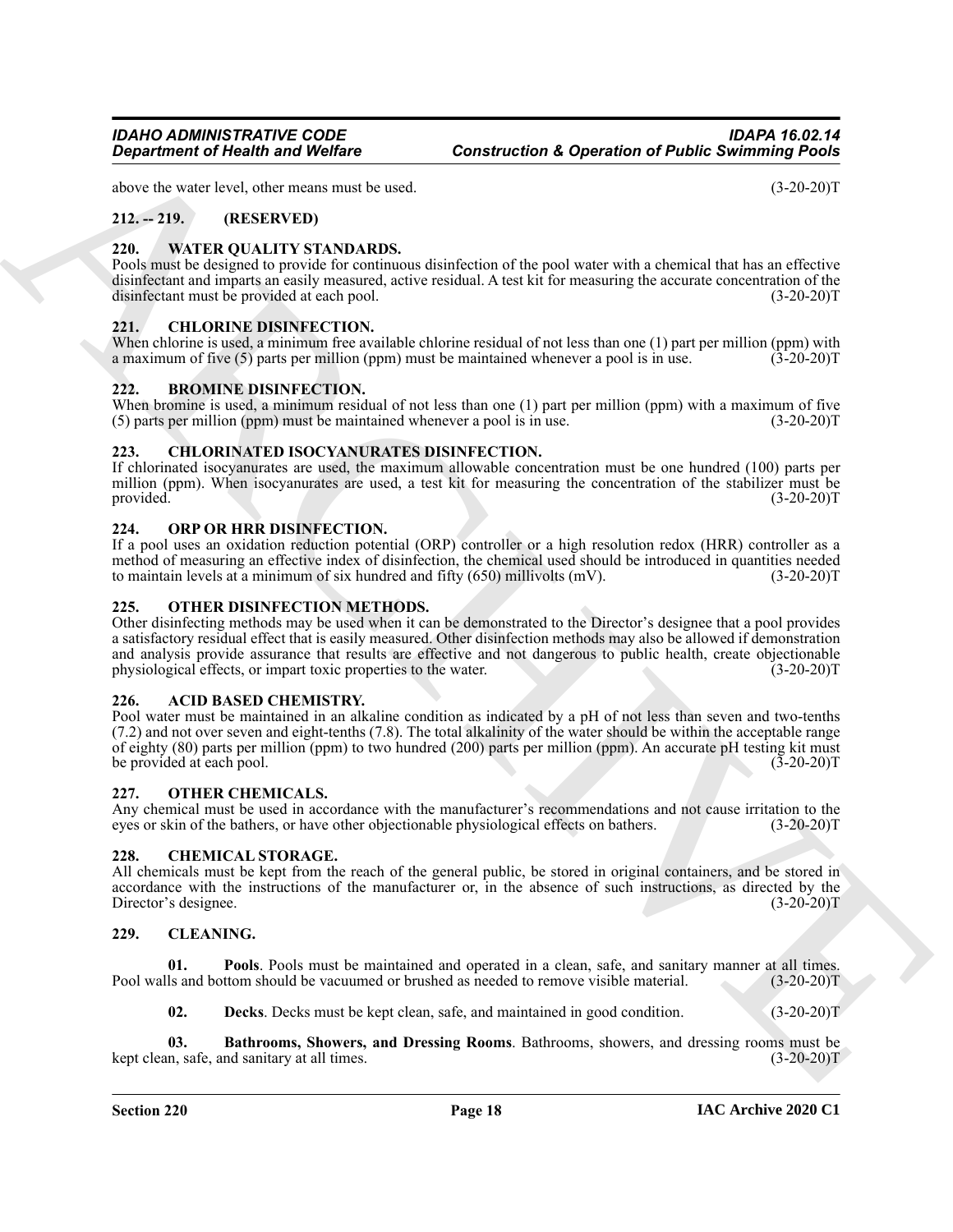#### <span id="page-18-4"></span><span id="page-18-0"></span>**230. BACTERIOLOGICAL QUALITY OF POOL WATERS.**

The water in public pools must not contain the presence of fecal coliform bacteria. If fecal coliform bacteria are present in any sample, a confirmation sample must be taken within twenty-four (24) hours. Should any two (2) consecutive water samples taken show the presence of fecal coliform bacteria, the pool must be closed immediately until the bacterial quality of the water is found absent for the presence of fecal coliform bacteria. (3-20-20)T

#### <span id="page-18-9"></span><span id="page-18-1"></span>**231. MONTHLY SAMPLING.**

Pools not required to have a disinfection system, or those pools having a disinfection system but do not meet the requirements of Sections 220 through 225 of these rules, are required to sample the water for the presence of fecal coliform bacteria on a monthly basis. Sampling must be done during hours of peak bather loads. (3-20-20)T

#### <span id="page-18-2"></span>**232. -- 239. (RESERVED)**

#### <span id="page-18-5"></span><span id="page-18-3"></span>**240. DISINFECTANT AND CHEMICAL FEEDERS.**

<span id="page-18-8"></span>**01. Feeder**. Pools must be equipped with a disinfectant feeder or feeders that meet the following requirements. Equipment must be: (3-20-20)T

**a.** Capable of being easily disassembled for cleaning or repair and be constructed of corrosionresistant materials; (3-20-20)T

**b.** Constructed to permit repeated adjustments without loss of output rate accuracy and be constructed to minimize stoppage from debris that may be contained in aid chemicals used; (3-20-20)T

**c.** Designed specifically for the type of disinfectant used; and (3-20-20)T

<span id="page-18-7"></span><span id="page-18-6"></span>**d.** Provided with controls for adjusting the flow rate of disinfectant. (3-20-20)T

**02. Backflow Prevention**. When the disinfectant is introduced at the suction side of the pump, a device d must be provided to prevent air lock of the pump or recirculation system. (3-20-20) or method must be provided to prevent air lock of the pump or recirculation system.

**03. Chlorine Gas Equipment**. When compressed chlorine gas is used, the following additional features must be provided: (3-20-20)T

**a.** Chlorine rooms must have a ventilating fan with an airtight duct beginning near the floor and terminating at a safe point of discharge to the outdoors, away from any occupied area or any fresh air intake. A louvered air intake must be provided near the ceiling. The ventilating fan must provide one (1) air change per minute and operate from a switch located outside the door. (3-20-20)T

**b.** Chlorinator equipment must be designed to withstand wear without developing leaks.  $(3-20-20)T$ 

**Construction C (Construction Construction C operation of Public Summing Points<br>
23. EACTLEROLOGICAL COULTED VATERS. CONTRACT CONTRACT CONTRACT CONTRACT CONTRACT CONTRACT CONTRACT CONTRACT CONTRACT CONTRACT CONTRACT CONTR c.** Chlorine cylinders must be anchored in an upright position to prevent falling over. A valve stem wrench must be maintained on the chlorine cylinder so the supply can be shut off quickly in the case of an emergency. Empty chlorine gas cylinders must be tagged as such. Full and empty gas cylinders must be stored only in the chlorine room and have protective hoods in place when not in use.  $(3-20-20)$ chlorine room and have protective hoods in place when not in use.

**d.** A new washer or gasket approved for use on chlorine gas must be used each time a chlorine cylinder is connected to the chlorinator. Spare washers/gaskets must be kept on site. (3-20-20)T

**e.** A self-contained breathing apparatus designed for use in a chlorine atmosphere must be provided, and be located in an area outside the chlorination room easily accessible to pool employees. (3-20-20)T

**f.** An automatic chlorine leak detector or commercial twenty-six (26) degrees Baume Aqua Ammonia<br>provided for chlorine gas leak detection. (3-20-20) must be provided for chlorine gas leak detection.

**g.** Installation of chlorinator equipment, and operation thereof, must be carried out by or under the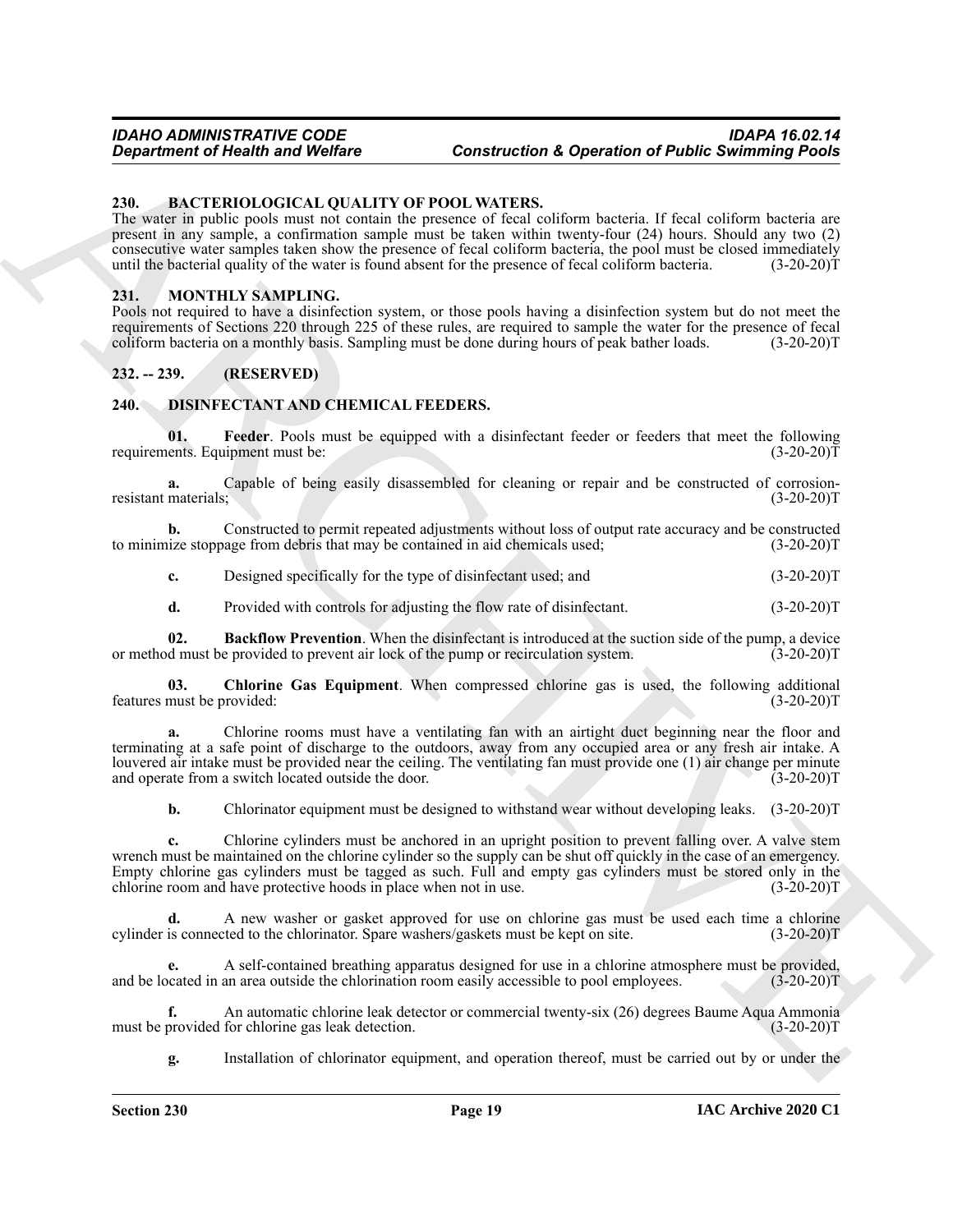supervision of personnel trained in the installation and operation of such equipment. (3-20-20)T

<span id="page-19-7"></span>**04. Hypochlorite Equipment**. When a hypochlorite solution is fed through hypochlorinator nt, such equipment must also provide the following additional features: (3-20-200) equipment, such equipment must also provide the following additional features:

**a.** Positive feed under all conditions of pressure in the circulating system, without artificial ion of the pump suction line whether this line is under vacuum or pressure head; (3-20-20) constriction of the pump suction line whether this line is under vacuum or pressure head;

**b.** Constant feed with varying supply or back pressure; (3-20-20)T

**c.** Prevent backflow from the circulation system to the solution container; and (3-20-20)T

**d.** Prevent siphoning of hypochlorite solution when recirculation pump and hypochlorinator are both turned off. (3-20-20) turned off. (3-20-20)T

#### <span id="page-19-0"></span>**241. -- 249. (RESERVED)**

#### <span id="page-19-12"></span><span id="page-19-1"></span>**250. RECIRCULATION SYSTEM: FLOW RATE.**

A recirculation system, consisting of pumps, piping, skimmers, filters, water disinfection equipment, and other accessory equipment must be so designed and sized as to completely recirculate the pool volume of water at least once every eight (8) hours. (3-20-20)T

#### <span id="page-19-13"></span><span id="page-19-2"></span>**251. RECIRCULATION SYSTEM: SIZING.**

All equipment and connecting piping must be designed to reduce friction losses, and for the piping to carry the required quantity of water at a velocity not to exceed six (6) feet per second for suction side pipe, and not more than ten (10) feet per second for filter discharge pipe. Piping must be of non-toxic material, resistant to corrosion, and able to withstand normal operating pressures. It is recommended all plastic pipes conform with NSF Standard 14 for potable water applications of the National Sanitation Foundation (NSF) and bear the NSF seal. (3-20-20)T potable water applications of the National Sanitation Foundation (NSF) and bear the NSF seal.

#### <span id="page-19-3"></span>**252. RECIRCULATION SYSTEM: CLEANING.**

- <span id="page-19-9"></span><span id="page-19-8"></span>**01. Cleaning System**. A cleaning system must be provided to remove dirt from the bottom of the pool.  $(3-20-20)T$
- <span id="page-19-10"></span>**02. Integral Vacuum**. When a vacuum is used as an integral part of the recirculation system:

 $(3-20-20)T$ 

**a.** Connections must be located in the walls of the pool, at least eight (8) inches below waterline, and at such point the floor of pool can be cleaned; and (3-20-20)T

<span id="page-19-11"></span>**b.** The vacuum system must also be designed to preclude any possible entrapment. (3-20-20)T

#### <span id="page-19-4"></span>**253. RECIRCULATION SYSTEM: FLOW INDICATOR.**

A functioning rate-of-flow indicator must be installed and located so the recirculation rate will be accurately measured, be accurate within five percent (5%) of true flow, and be located in a position that is easy to read.

 $(3-20-20)T$ 

#### <span id="page-19-5"></span>**254. RECIRCULATION SYSTEM: CLEANING.**

**Equation of Nearly were Vertex to Construction A Operation of Public Summing Pools<br>
supervisor of Public summation of the construction A Section of Public Summary<br>
supervisor of the construction of the construction of th** A pump and motor unit must be provided for the recirculation of water that has been selected to meet the quantity of water required for filtering, and cleaning the filter, with the total dynamic head developed by the complete system. It is recommended the pump comply with requirements of NSF Standard 50, "Circulation System Components and Related Materials for Swimming Pools, Spas/Hot Tubs," of the National Sanitation Foundation (NSF) and bear the<br>NSF seal. (3-20-20)T NSF seal. (3-20-20)T

#### <span id="page-19-14"></span><span id="page-19-6"></span>**255. RECIRCULATION SYSTEM: THERMOMETERS.**

Pools equipped with heaters must have a minimum of one (1) fixed thermometer located between the heating outlet and the pool. (3-20-20)T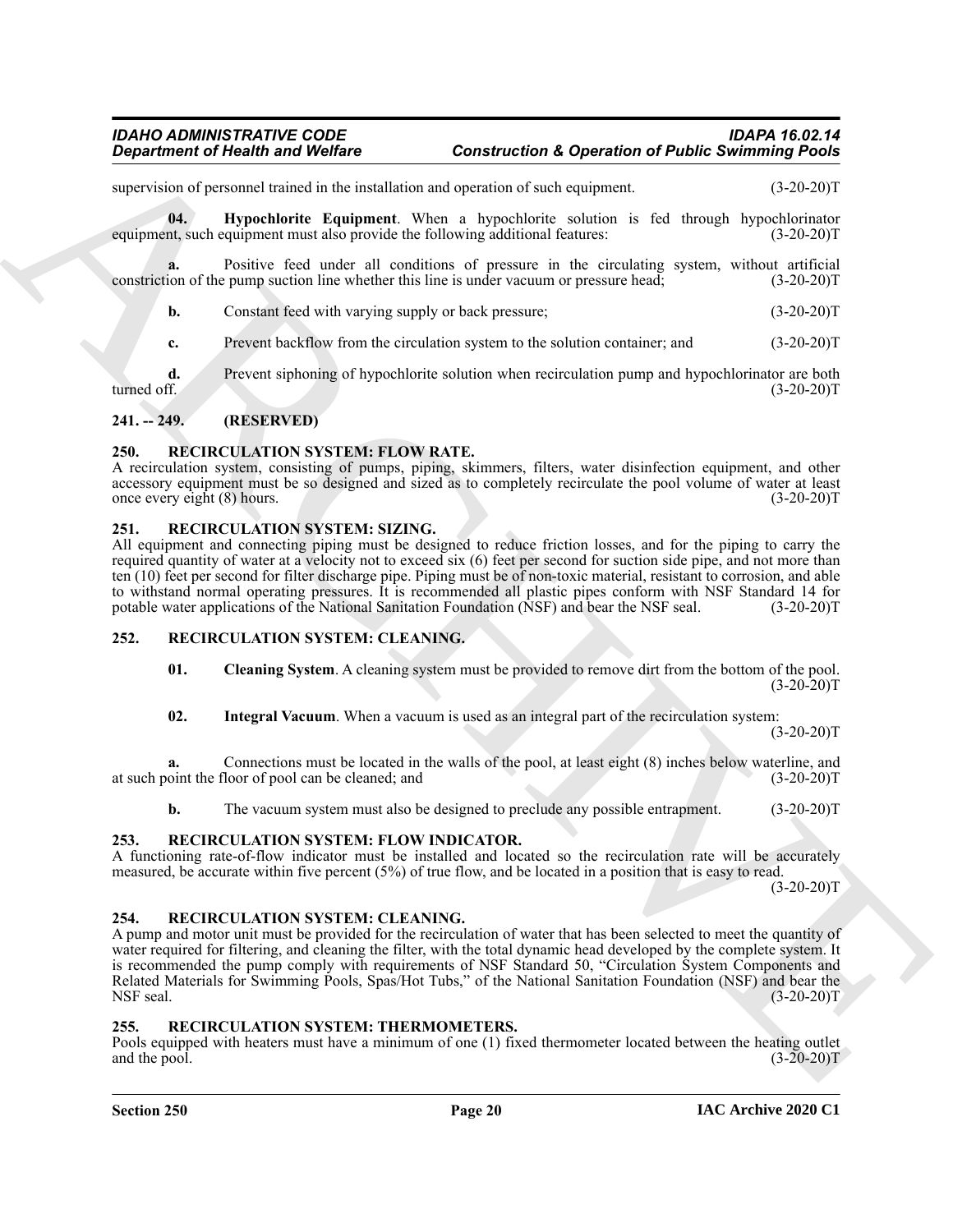#### <span id="page-20-15"></span><span id="page-20-0"></span>**256. RECIRCULATION SYSTEM: STRAINER.**

The recirculation system must include a corrosion-resistant strainer, readily accessible for frequent cleaning.  $(3-20-20)T$ 

#### <span id="page-20-1"></span>**257. -- 259. (RESERVED)**

#### <span id="page-20-10"></span><span id="page-20-2"></span>**260. FILTRATION SYSTEM AND FILTERS.**

<span id="page-20-12"></span>Filtration System. All pools must be equipped with a filtration system for the purpose of clarifying the water so it meets or exceeds the minimum clarity requirement. (3-20-20)T

**Equation of Health was Welfare**<br>
Society and Welfare<br>
16. **Example 18.** The strained Welfare<br>
16. **Example 18.** The strained and the strained and the strained and the strained and the strained and the strained and the st **02. Filters**. All filters must: (3-20-20)T **a.** Be designed and sized to achieve the proper turnover rate without exceeding the maximum flow rate; (3-20-20)T

<span id="page-20-11"></span>**b.** Be equipped with pressure or vacuum gauges; and  $(3-20-20)T$ 

**c.** Comply with all applicable requirements of NSF Standard 50, "Circulation System Components and Related Materials for Swimming Pools, Spas/Hot Tubs," or in the absence of applicable requirements, be approved by the Director's designee. (3-20-20) approved by the Director's designee.

#### <span id="page-20-9"></span><span id="page-20-3"></span>**261. DISPOSAL OF WASTE.**

Provisions must be made to dispose of material cleaned from filters and backwash water in a manner that will not create a nuisance. If drainage to a sanitary sewer or storm drain is permitted, an air gap must be provided that will positively preclude against surge or backflow introducing contaminated water into the pool or recirculation system.

 $(3-20-20)T$ 

#### <span id="page-20-4"></span>**262. -- 269. (RESERVED)**

#### <span id="page-20-5"></span>**270. WALL INLETS.**

### <span id="page-20-17"></span><span id="page-20-16"></span>**01. General Inlet Requirements**. Except as otherwise provided in this rule, inlets must: (3-20-20)T

**a.** Be rounded and smooth and installed not less than eighteen (18) inches below the normal operating located to produce a uniform circulation, without the existence of dead spots; and (3-20-20)<sup>T</sup> level and located to produce a uniform circulation, without the existence of dead spots; and

**b.** Not extend from the pool wall or floor so as to create a hazard. (3-20-20)T

<span id="page-20-18"></span>**02. Wall Inlet Requirements**. If wall inlets are used, there must: (3-20-20)T

**a.** Be at a minimum of one (1) per each six hundred (600) square feet of pool surface area.(3-20-20)T

**b.** Be a minimum of two (2) inlets. In case of a shallow pool, the Director's designee may grant an n to this requirement if inlets cannot be installed at the depth otherwise required. (3-20-20)<sup>T</sup> exception to this requirement if inlets cannot be installed at the depth otherwise required.

#### <span id="page-20-13"></span><span id="page-20-6"></span>**271. FLOOR INLETS.**

Any pool having a width greater than forty (40) feet must have floor inlets or a combination of wall and floor inlets that meet the requirements of Section 260 of these rules and are located so they provide general circulation and do not direct flow to floor drains. (3-20-20)T direct flow to floor drains.

#### <span id="page-20-7"></span>**272. -- 279. (RESERVED)**

#### <span id="page-20-14"></span><span id="page-20-8"></span>**280. OVERFLOW SYSTEMS.**

All pools must be designed to provide continuous skimming, have overflow gutters or surface skimmers, and have an overflow system designed and installed so the water level of the pool is maintained at the operating level of the rim or weir device. (3-20-20)T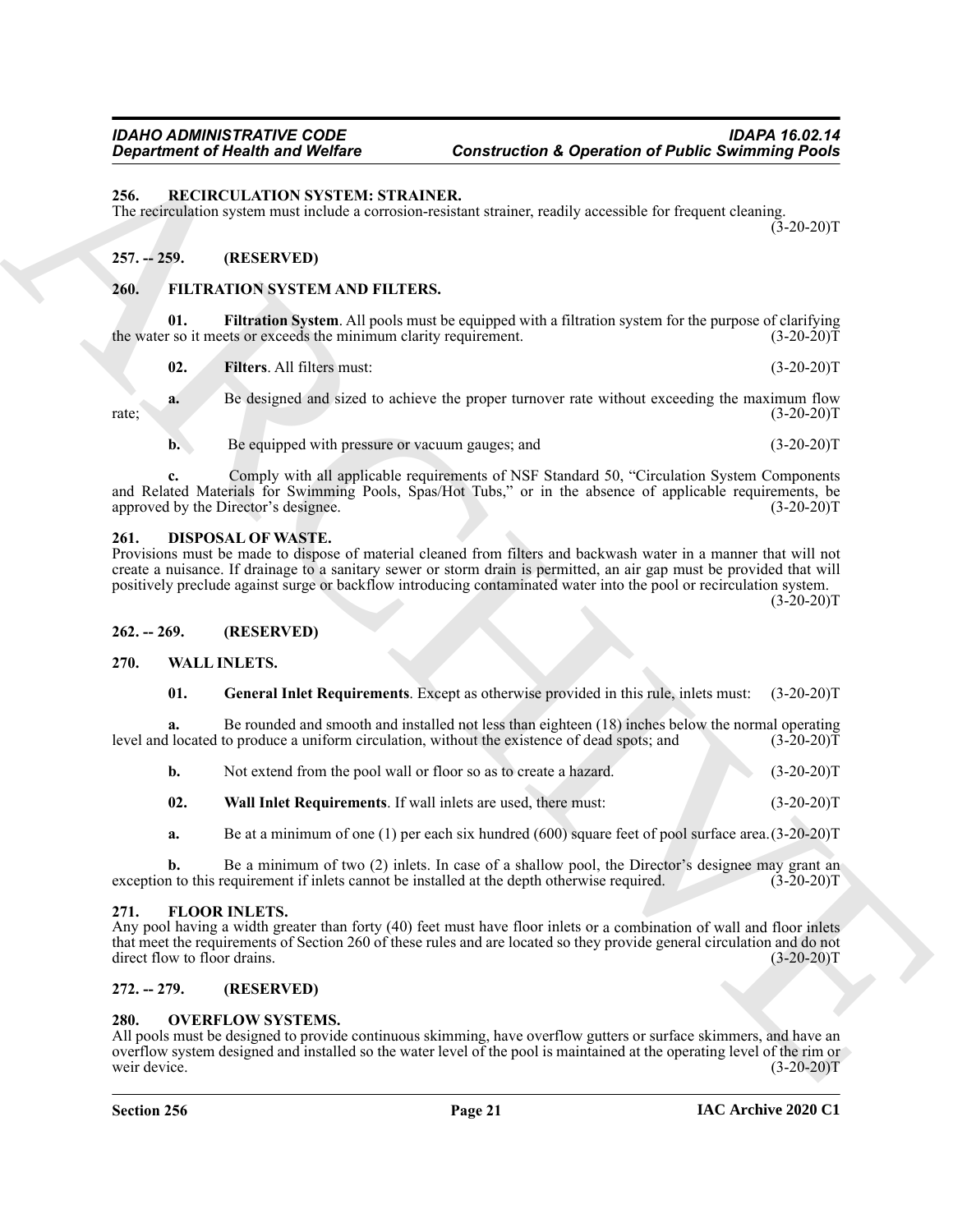#### <span id="page-21-5"></span><span id="page-21-4"></span><span id="page-21-0"></span>**281. OVERFLOW GUTTERS.**

| 281.                                                                                                                                         | <b>OVERFLOW GUTTERS.</b>                                                                   | The gutter, drains, and return piping to the surge system must be designed to rapidly remove overflow water caused<br>by recirculation displacement, wave action, or other causes produced from the maximum pool bathing load.                                                                                        | $(3-20-20)T$ |  |
|----------------------------------------------------------------------------------------------------------------------------------------------|--------------------------------------------------------------------------------------------|-----------------------------------------------------------------------------------------------------------------------------------------------------------------------------------------------------------------------------------------------------------------------------------------------------------------------|--------------|--|
|                                                                                                                                              | 01.<br>General Requirements. Overflow gutters must:                                        |                                                                                                                                                                                                                                                                                                                       | $(3-20-20)T$ |  |
|                                                                                                                                              | a.                                                                                         | Extend around the entire perimeter of the pool except at steps or recessed ladders;                                                                                                                                                                                                                                   | $(3-20-20)T$ |  |
|                                                                                                                                              | Have the gutter lip be level within three-tenths $(0.3)$ inch;<br>$\mathbf{b}$ .           |                                                                                                                                                                                                                                                                                                                       | $(3-20-20)T$ |  |
|                                                                                                                                              | c.<br>to the recirculation system; and                                                     | Be capable of continuously removing fifty percent $(50\%)$ of the recirculated water and returning it                                                                                                                                                                                                                 | $(3-20-20)T$ |  |
|                                                                                                                                              | Be designed to prevent entrance or entrapment of bathers.<br>d.                            |                                                                                                                                                                                                                                                                                                                       | $(3-20-20)T$ |  |
|                                                                                                                                              | 02.<br>recirculation system must be connected in an approved manner, such as a surge tank. | Overflow Gutters Connected to the Recirculation System. All overflow gutters connected to the                                                                                                                                                                                                                         | $(3-20-20)T$ |  |
| 282.<br><b>SKIMMERS: REQUIREMENT.</b>                                                                                                        |                                                                                            |                                                                                                                                                                                                                                                                                                                       |              |  |
|                                                                                                                                              | 01.<br>Minimum Requirements. There must be provided:                                       |                                                                                                                                                                                                                                                                                                                       | $(3-20-20)T$ |  |
| A minimum of one (1) skimmer for each four hundred (400) square feet of water surface area or<br>a.<br>fraction thereof; and<br>$(3-20-20)T$ |                                                                                            |                                                                                                                                                                                                                                                                                                                       |              |  |
|                                                                                                                                              | $\mathbf{b}$ .<br>No fewer than two $(2)$ skimmers in every pool.                          |                                                                                                                                                                                                                                                                                                                       | $(3-20-20)T$ |  |
| designee.                                                                                                                                    | 02.                                                                                        | Standard Requirements. Any skimmer used in a pool must comply with all applicable<br>requirements of NSF Standard 50 "Circulation System Components and Related Materials for Swimming Pools,<br>Spas/Hot Tubs," of the NSF International or in the absence of applicable requirements, be approved by the Director's | $(3-20-20)T$ |  |
| 283.                                                                                                                                         | <b>SKIMMERS: CAPACITY.</b>                                                                 |                                                                                                                                                                                                                                                                                                                       |              |  |
|                                                                                                                                              | 01.<br>the required filter flow.                                                           | <b>Total Capacity</b> . The total capacity of all skimmers used must be a minimum of two-thirds $(2/3)$ of                                                                                                                                                                                                            | $(3-20-20)T$ |  |
|                                                                                                                                              | 02.<br>per eight (8) inches of weir.                                                       | Piping. Piping for skimmers used must be designed for a capacity of not less than eighty (80)<br>percent of the required filter flow of the recirculation system, and in no case less than thirty (30) gallons per minute                                                                                             | $(3-20-20)T$ |  |
| 284.                                                                                                                                         | <b>SKIMMERS: EQUALIZERS.</b>                                                               |                                                                                                                                                                                                                                                                                                                       |              |  |
|                                                                                                                                              | 01.<br>below the normal operating level of the water.                                      | Equalizer Valve and Line. All skimmers used must be equipped with an approved equalizer valve<br>and an equalizer line with an inside diameter of not less than two $(2)$ inches, installed not less than twelve $(12)$ inches                                                                                        | $(3-20-20)T$ |  |
|                                                                                                                                              | 02.                                                                                        | Inlet to the Equalizer Line. The inlet to the equalizer line or lines must:                                                                                                                                                                                                                                           | $(3-20-20)T$ |  |
|                                                                                                                                              | a.<br>into contact with the inlet; and                                                     | Be designed to prevent the creation of a holding force whenever the body or limb of a bather comes                                                                                                                                                                                                                    | $(3-20-20)T$ |  |
| inlet.                                                                                                                                       | b.                                                                                         | Be protected by a grill or shroud that will prevent a bather or any limb of a bather from entering the                                                                                                                                                                                                                | $(3-20-20)T$ |  |

#### <span id="page-21-14"></span><span id="page-21-13"></span><span id="page-21-6"></span><span id="page-21-1"></span>**282. SKIMMERS: REQUIREMENT.**

#### <span id="page-21-15"></span><span id="page-21-9"></span><span id="page-21-8"></span><span id="page-21-7"></span><span id="page-21-2"></span>**283. SKIMMERS: CAPACITY.**

#### <span id="page-21-12"></span><span id="page-21-11"></span><span id="page-21-10"></span><span id="page-21-3"></span>**284. SKIMMERS: EQUALIZERS.**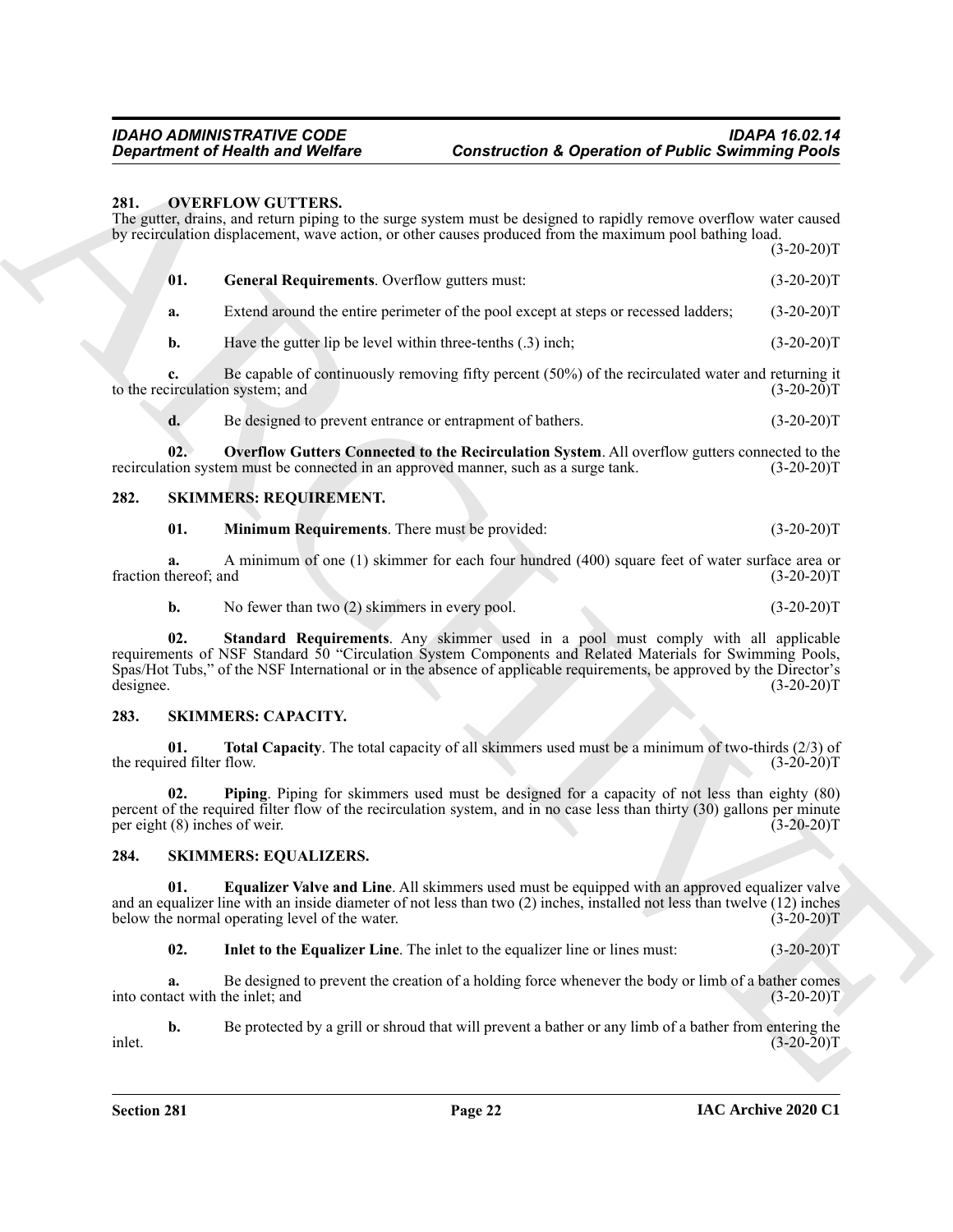### <span id="page-22-22"></span><span id="page-22-0"></span>**285. SKIMMERS: LOCATION.**

All inlets must be spaced at least five (5) feet away from any skimmer. One (1) skimmer must be placed at a point in the pool opposite the direction of the prevailing winds. (3-20-20)T

#### <span id="page-22-1"></span>**286. -- 289. (RESERVED)**

#### <span id="page-22-20"></span><span id="page-22-2"></span>**290. LOCATION OF DRAINS.**

Every pool must have a tandem main drain located in the deepest section of the pool and have the ability to empty the pool through this drain. (3-20-20)T

#### <span id="page-22-21"></span><span id="page-22-3"></span>**291. MULTIPLE DRAINS.**

Multiple drains must be provided. Outlet drains must not be further apart than twenty (20) feet on center. (3-20-20)T

#### <span id="page-22-10"></span><span id="page-22-4"></span>**292. DRAIN GRATING.**

<span id="page-22-11"></span>The main drain outlet grating must: (3-20-20)T

**Experimental Results and Welfare<br>
28. SALVANUALES: LOCATION.**<br>
28. SALVANUALES: LOCATION (2)<br>
All and most be specified with the specified with the specified with the specified with the specified value of the prescript w **01. Area of Openings**. Have an area of openings four (4) times the area of the discharge pipe or provide sufficient area so the maximum velocity of water passing through the grate will not exceed six (6) feet per second;  $(3-20-20)T$ 

<span id="page-22-12"></span>**02.** Maximum Width of Openings. Have grate openings with a maximum width of not more than one-<br>inch; and (3-20-20)T half  $(1/2)$  inch; and

<span id="page-22-13"></span>**03.** Securely Fastened. Be securely fastened in such a way that they cannot be removed without the use of tools.  $(3-20-20)T$ use of tools.  $(3-20-20)T$ 

<span id="page-22-5"></span>**293. -- 299. (RESERVED)**

#### <span id="page-22-14"></span><span id="page-22-6"></span>**300. FENCE AND BARRIERS.**

<span id="page-22-16"></span>**01. For Pools Under 1,800 Square Feet**. A fence or barrier a minimum of four (4) feet high to exclude unauthorized persons from the pool area must enclose each public pool with less than one thousand eight hundred (1,800) square feet of surface area. (3-20-20)T

<span id="page-22-15"></span>**02. For Pools 1,800 Square Feet or Greater**. A fence or barrier a minimum of eight (8) feet high to exclude unauthorized persons from the pool area must enclose each public pool with one thousand eight hundred (1,800) square feet of surface area, or greater. (3-20-20)  $(1,800)$  square feet of surface area, or greater.

#### <span id="page-22-7"></span>**301. -- 309. (RESERVED)**

#### <span id="page-22-8"></span>**310. GEOTHERMAL POOL EXEMPTIONS.**

<span id="page-22-18"></span><span id="page-22-17"></span>**01. Exemptions**. Geothermal pools are hereby exempt from the following rules: (3-20-20)T

**a.** If a geothermal pool can meet the bacterial requirements of Section 230 of these rules and the clarity requirements of Section 198 of these rules, it will not be required to meet any requirements of Sections 220 through 225, and Sections 240, 250, and 260 of these rules. (3-20-20)T

**b.** Section 226 of these rules, "Acid Base Chemistry." (3-20-20)T

**c.** If an existing geothermal pool has a gravel bottom, Sections 075, 271, and Sections 290 through 292 of these rules.  $(3-20-20)T$ 

<span id="page-22-19"></span>**02. Remodeling**. Remodeling of an existing geothermal pool will not change exemptions. (3-20-20)T

#### <span id="page-22-9"></span>**311. -- 319. (RESERVED)**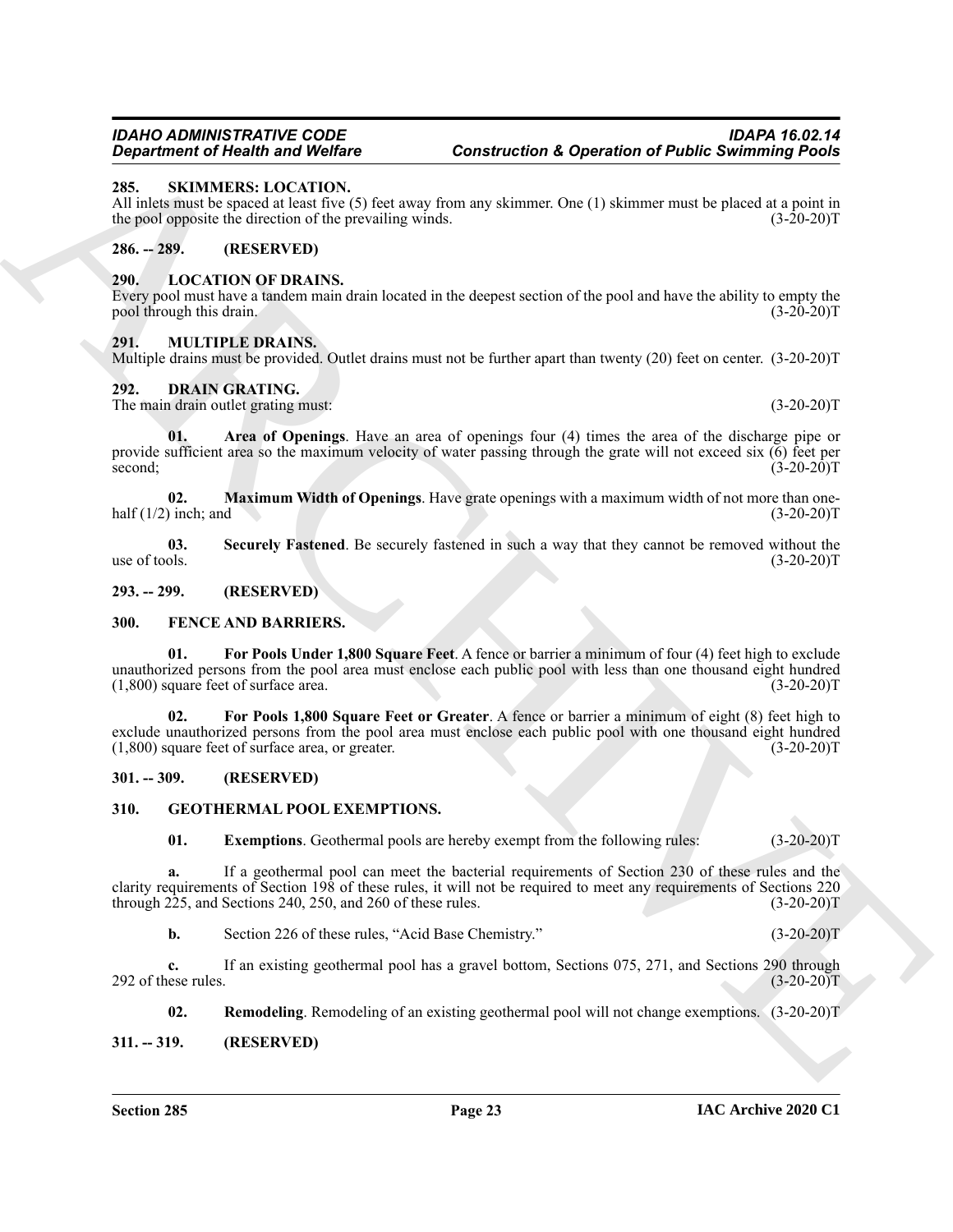#### <span id="page-23-3"></span><span id="page-23-2"></span><span id="page-23-0"></span>**320. TECHNICAL WAIVERS OR MODIFICATIONS.**

Generation of Newton Works on ARCHIVER Construction & Operation of Public Summing Points<br>
SULLAR IN THE SULLAR VALUE IS the state of the Public of the Public Summary of the Summary of the Summary of<br>
SULLAR IN THE SULLAR **01. Director Waiver**. The Director or the Director's designee may waive or modify the requirements of these rules as a condition of the permit to operate a pool, except no technical waiver or modification will be granted from the health and safety portion of these rules. (3-20-20)<sup>T</sup> granted from the health and safety portion of these rules.

<span id="page-23-4"></span>**02.** Waiver Requirements. The person requesting a technical waiver or modification must submit a equest to the Director's designee specifying: (3-20-20) written request to the Director's designee specifying:

**a.** The section number of these rules and the rationale for considering a modification or waiver of the ents; (3-20-20) requirements;

**b.** An analysis of the potential public health, safety hazards, and issues associated with the proposed action; and  $(3-20-20)$ T

**c.** Scientific data or other information, as appropriate, showing safety or public health will not be nised by the proposed action.  $(3-20-20)T$ compromised by the proposed action.

<span id="page-23-1"></span>**321. -- 999. (RESERVED)**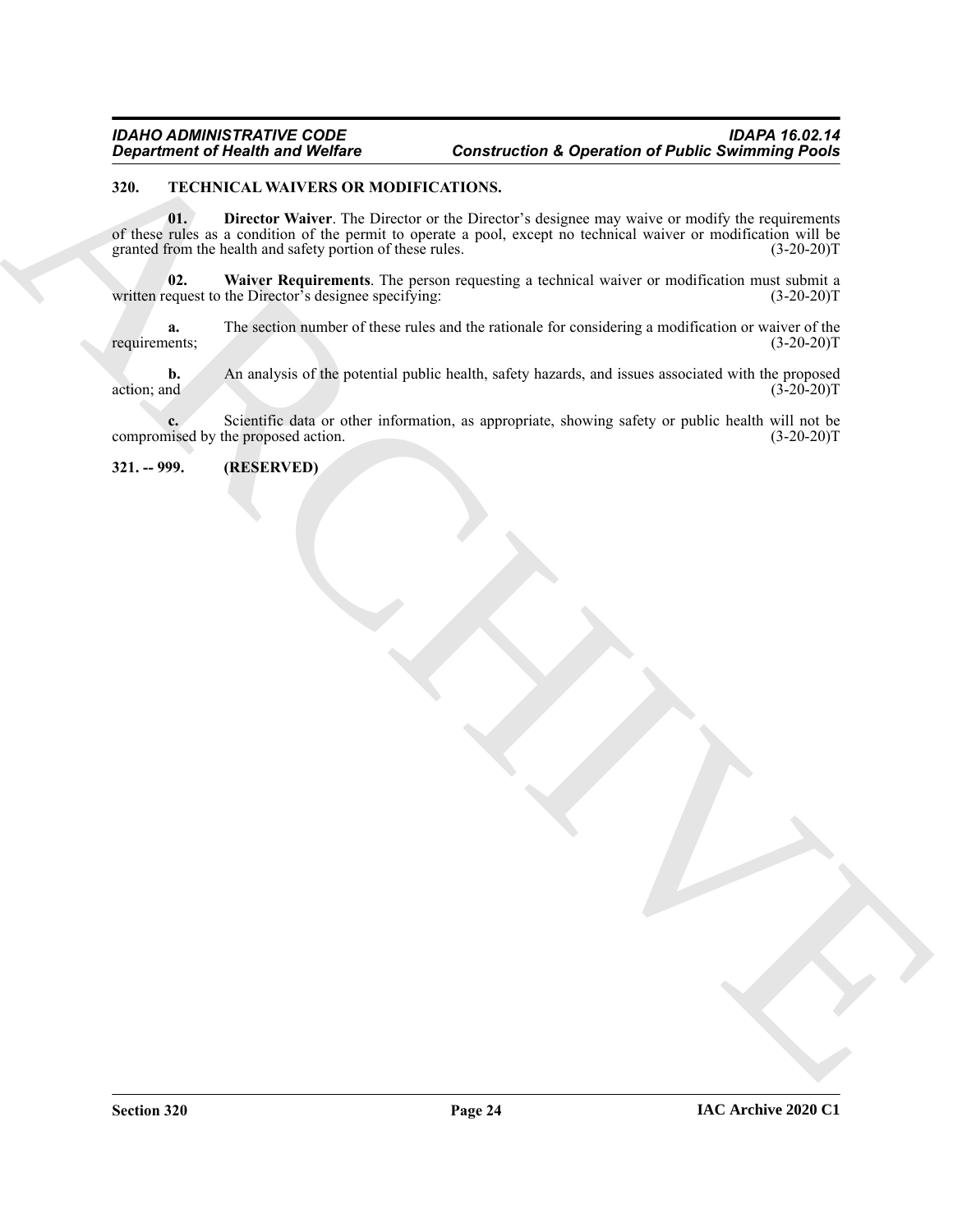# *Subject Index*

#### **A**

Access To Diving Boards 12 Acid Based Chemistry 18 Anchoring Of Diving Boards 14 Applicability 6 Application 8

#### **B**

Archives (A) (a)  $\frac{1}{2}$  (a)  $\frac{1}{2}$  (b)  $\frac{1}{2}$  (a)  $\frac{1}{2}$  (b)  $\frac{1}{2}$  (a)  $\frac{1}{2}$  (b)  $\frac{1}{2}$  (a)  $\frac{1}{2}$  (b)  $\frac{1}{2}$  (b)  $\frac{1}{2}$  (b)  $\frac{1}{2}$  (b)  $\frac{1}{2}$  (b)  $\frac{1}{2}$  (b)  $\frac{1}{2}$  (b)  $\frac{1}{2}$ Bacteriological Quality Of Pool Waters 19 Bromine Disinfection 18 **C** Chemical Storage 18 Chlorinated Isocyanurates Disinfection 18 Chlorine Disinfection 18 Clarity 17 Cleaning 18 Bathrooms, Showers, & Dressing Rooms 18 Decks 18 Pools 18 Construction Of Dressing Rooms 14 Construction Requirements Corners 9 Electrical Code 9 Finish 9 Materials 9 Plumbing Codes 9 Uniform Building Code 9

## **D**

Definitions 6 Bather 6 Board 6 Break In Grade 6 Department 6 Director 6 Director's Designee 6 Flow-Through Pool 6 Geothermal Pool 6 Geothermal Water 6 Lifeguard 6 Lifeguard Chair 6 Operator 6 Person 7 Pool 7 Private Pool 7 Public Swimming Pool 7 Remodel 7 Spa 7 Special-Use Pool 7 Wading Pool 7 Depth Markers 17 Depth Marking Locations 17 Depth Markers 17 Water Depth 17

Design Detail Circulation 9 Dimensions 9 No Diving Sign 10 Safety Line 10 Shape 10 Wading Pools 10 Disinfectant & Chemical Feeders 19 Backflow Prevention 19 Chlorine Gas Equipment 19 Feeder 19 Hypochlorite Equipment 20 Disposal Of Waste, Filters 21 Diving Area Headroom 12 Water Depth 12 Drain Grating 23 Area of Openings 23 Maximum Width of Openings 23 Securely Fastened 23 Dressing Rooms, Toilets, Showers 14

#### **F**

Fence & Barriers 23 For Pools 1,800 Square Feet or Greater 23 For Pools Under 1,800 Square Feet 23 Filtration System & Filters 21 Filters 21 Filtration System 21 Floor Inlets 21 Floors In Dressing Rooms, Toilets, Showers 14

#### **G**

Geothermal Pool Exemptions 23 Exemptions 23 Remodeling 23

### **H**

Hand Sinks 15 Handrails 12 Health & Safety Safety & Sanitation 16 Contamination 16 Disease 16 Glass 16 Running & Roughhousing 16 Shower 16 Health And Safety Access 16 Emergency Communication 16 Lifeguard Chairs 16 Lifeguard Requirement 15 When Lifeguards are Not Required 16

When Lifeguards are Required 15 Lifesaving Equipment 16 Equipment Accessibility & Condition 16 Rescue Tube 16 Shepherd's Crook, Backboard, & First & Kit 16 Operator 15 Pool Closure 15

### **I**

Illustration Of Dimensions Of Diving Area 13 Illustration Of Pool Side Wall 11 Inspections 8

# **L**

Ladders 12 Ladders, Recessed Steps, Stairs Requirements 12 Legal Authority 6 Lighting & Electrical Requirements 14 Location Of Drains 23 Location Of Dressing Rooms 14

### **M**

Monthly Sampling, Disinfection System 19 Multiple Drains 23

# **N**

Notice Of Violation 8

### **O**

Operations Manual 17 ORP Or HRR Disinfection 18 Overflow Gutters 22 General Requirements 22 Overflow Gutters Connected to the Recirculation System 22 Overflow Systems 21 Overhead Wiring 14

**P**

Penalty 9 Permit Fee & Plan Review Fee 8 Permits 8 Portable Electrical Devices 14

# **R**

Recessed Steps 12 Recirculation System Cleaning 20 Cleaning System 20 Integral Vacuum 20 Flow Indicator 20